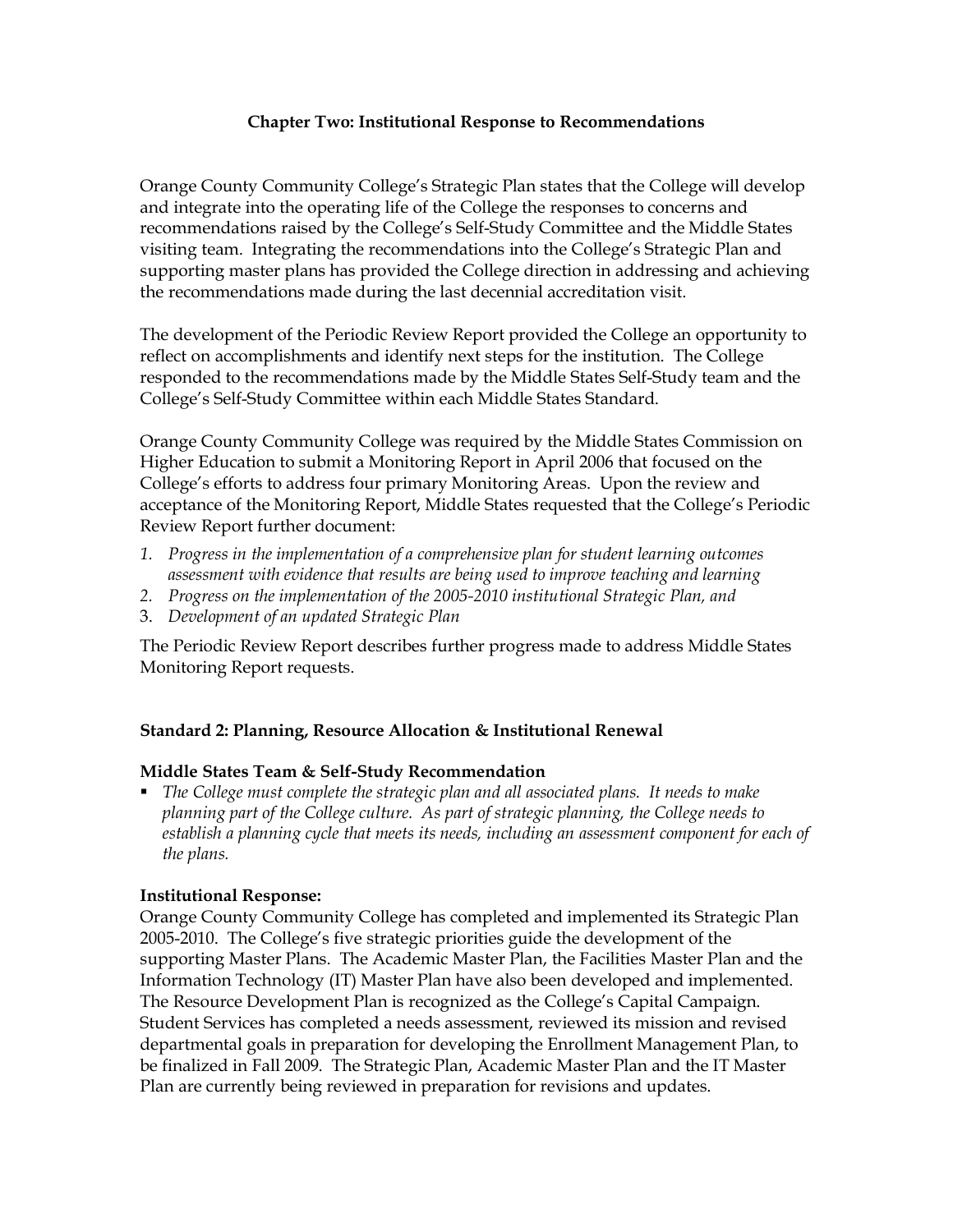The participation of the college community during the development of the College plans was essential in ensuring that faculty, staff and students provided a voice in the future directions of the College. Faculty, staff, students and the community were involved in focus groups, campus and community forums, as well as college committee work. Planning efforts have since become a collegial experience.

## *Strategic Plan*

#### *www.sunyorange.edu/vision/docs/strategic\_plan\_20052010.pdf*

As described in the Monitoring Reports, the College created a five year Strategic Plan that was adopted by the Board of Trustees in Fall 2004. The Strategic Plan's priorities guide the College in ensuring academic quality, accessibility and increasing effectiveness of operations. Since the submission of the Monitoring Reports, continued progress has been made in the implementation of the strategic priorities, including further linking of planning, budgeting and assessment activities.

In Spring 2008, the College began a review of the Strategic Plan 2005-2010 in order to identify accomplishments and next steps. The review and revision process will inform the development of the College's Strategic Plan 2009-2014. Each Vice President facilitated focus groups with their faculty and staff to discuss progress made towards achieving the strategic priorities as well as to identify future directions within their respective college area. Several college-wide open forums were facilitated by the President to engage faculty, staff and students in identifying the College's opportunities and challenges.

The review resulted in the identification and adoption of two new strategic priorities, sustainability and accessibility, which will be included in the Strategic Plan 2009-2014. These priorities were formally approved by the College's Board of Trustees in December 2008. The presentation made to the Board of Trustees on the progress and future directions of the Strategic Plan 2005-2010 is accessible online at *www.sunyorange.edu/middlestates/monitoring.shtml.*

## *Academic Master Plan*

## *www.sunyorange.edu/academic\_af airs/docs/amp.pdf*

The College's Academic Master Plan 2005-2010 was approved by the Board of Trustees in December 2004. The Academic Master Plan outlines the objectives and action plans for each academic department within the three academic divisions. The objectives and strategies are organized into five themes, including,

- Technology
- **Curriculum Change and Program Design**
- **•** Professional Development
- Collaboration and Partnerships
- Student Support

The objectives and action plans for the academic support areas including, Instructional Technology, the Honors Program, Learning Assistance Services, the Center for Teaching and Learning and the Library are included in the Academic Master Plan. Annual progress reports are submitted to the Vice President for Academic Affairs by each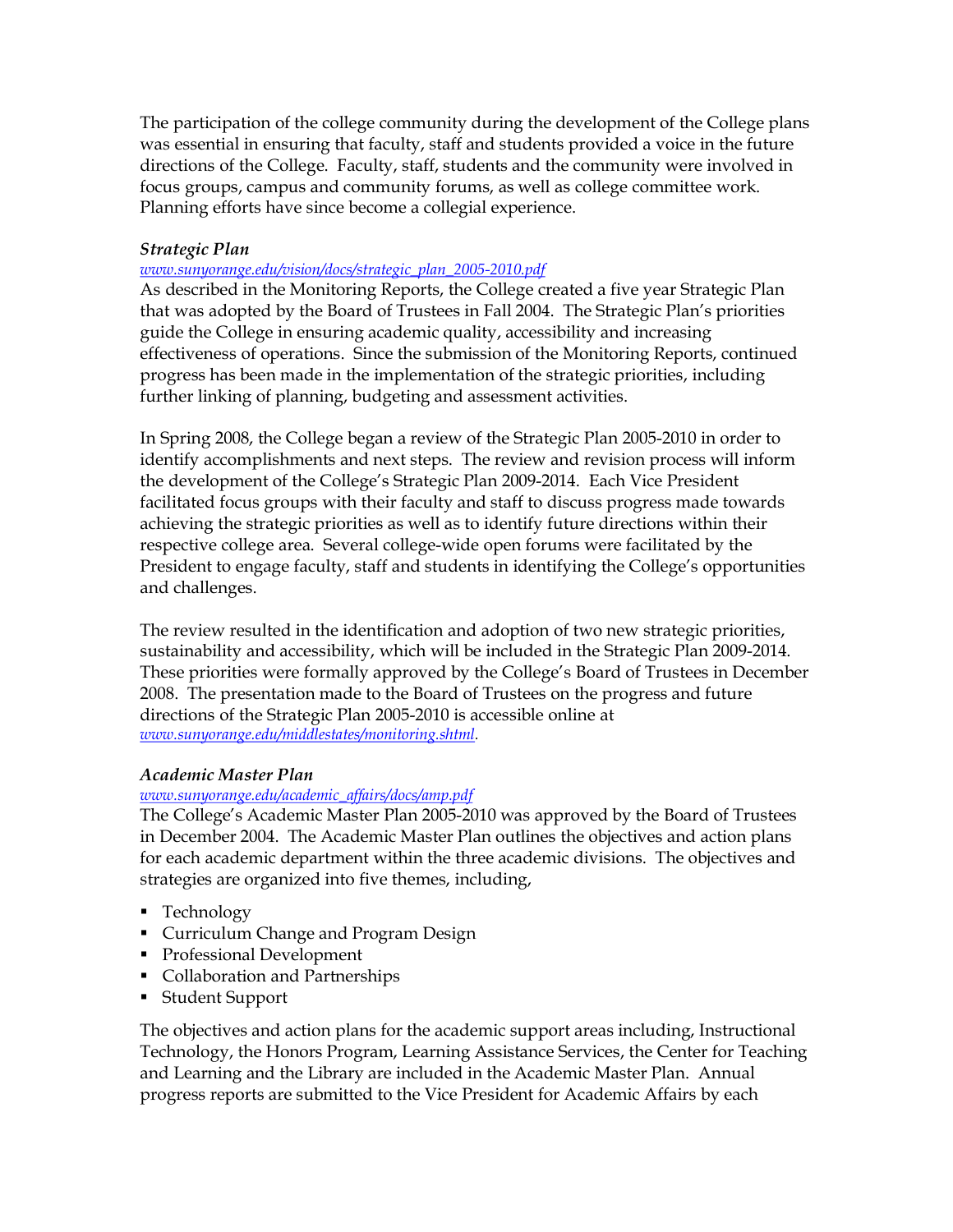Department Chair. The annual reports describe the progress made towards achieving the goals and objectives of the Academic Master Plan. The Academic Master Plan and the Annual Progress Reports for academic years, 2005-2006, 2006-2007 and 2007-2008 are available at *www.sunyorange.edu/academic\_af airs/annualreports.shtml*.

Spring 2009 began the review and revision of the Academic Master Plan so as to maintain alignment with the College's Strategic Plan. As part of the review, Department Chairs collaborated with their faculty to identify to what extent objectives have been accomplished. Objectives that are no longer relevant will be removed from the Academic Master Plan. Additionally, academic departments will identify directions for programs to pursue.

The review of the Academic Master plan will include establishing benchmarks and collecting information to identify trends and best practices. Additionally, the two strategic priorities new to the College, sustainability and accessibility, will be incorporated into the Academic Master Plan. The collection and analysis of this information will contribute to the assessment of the effectiveness of the reorganization of the Academic Affairs Office.

## *Facilities Master Plan*

The College retained the firm, JMZ Architects and Planners, P.C., to facilitate the preparation of the College's Facilities Master Plan. The Facilities Master Plan, a tenyear plan, was completed in Spring 2006. The plan focuses on capital improvements at the Middletown campus as well as the development plans for the Newburgh campus, including site selection. Capital projects address current needs as well as include longrange required capital improvements. The plan also recommends the need to continue to address safety and security measures throughout the campus.

A campus Emergency Management Plan was subsequently completed in Spring 2008 with the assistance of local, state and federal emergency management and local law enforcement officials. The College will continue to assess the plan through the use of table-top exercises and full scale drills. The plan is accessible at *www.sunyorange.edu/safety/docs/EmergencyManagementPlan\_March2008.pdf.*

## *Information Technology Master Plan*

## www.sunyorange.edu/its/docs/SUNYOrange-ITMasterPlan-v1.2.pdf

The Information Technology Services (ITS) Department with support from the Information Technology Governance Committee developed the College's three year Information Technology (IT) Master Plan 2006-2009 to enhance the learning environment, increase accessibility of information as well as increase efficiency of administrative functions. In preparing the IT Master Plan, the ITS Department administered the SUNY Orange IT Survey to faculty, staff and students to gather feedback on instructional technology, equipment and training needs. The results of the survey were used to develop the IT Master Plan and are available at *www.sunyorange.edu/its/masterplan/surveys.shtml*.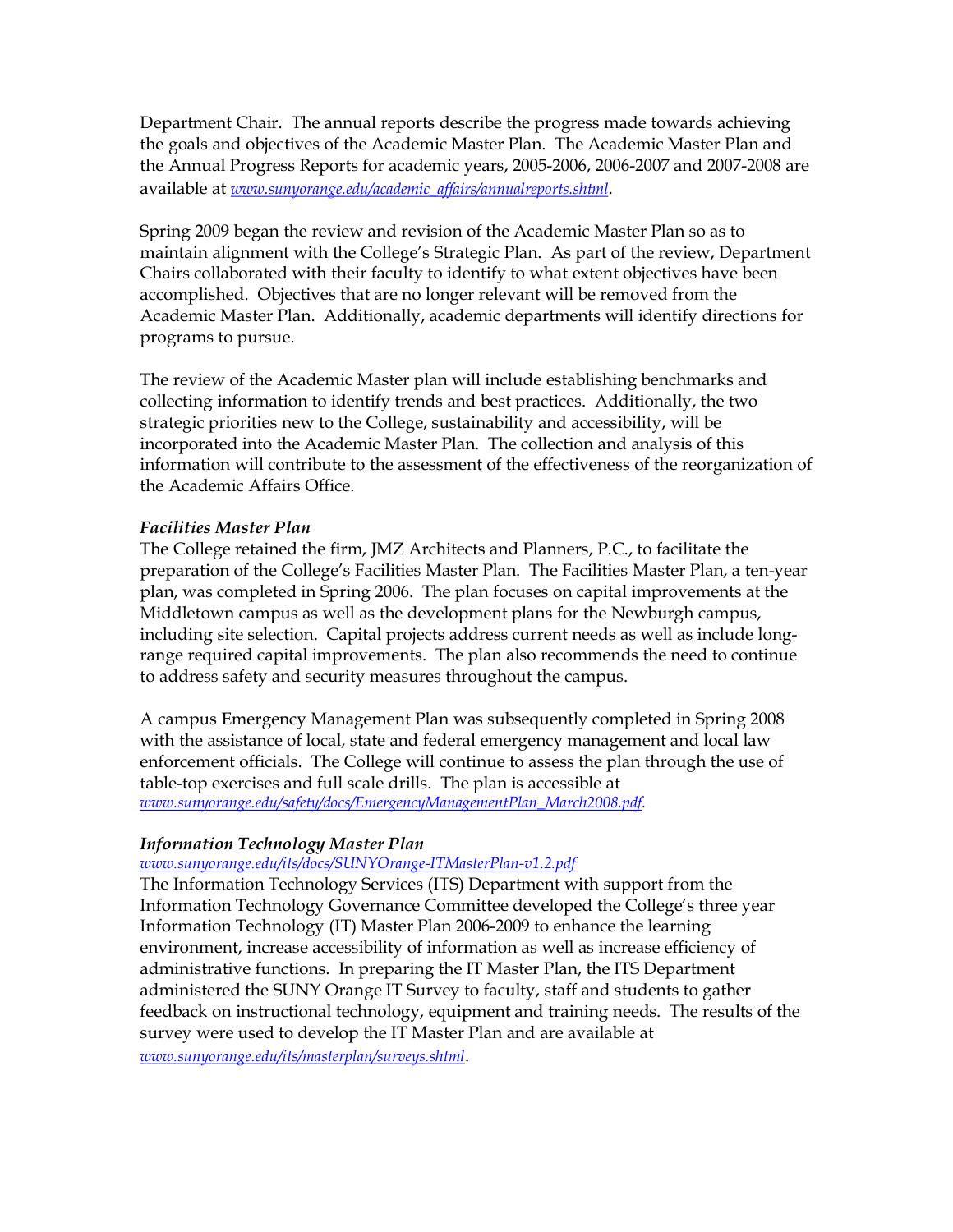A significant number of technology initiatives have been accomplished since implementing the IT Master Plan. Highlights include:

- **•** Upgrading the College's network infrastructure
- **Implementation and utilization of the Student, Finance and Financial Aid Banner** modules
- **Implementation of the Operational Data Store (ODS) and Discoverer reporting tool**
- **Establishing a technology replacement cycle within Academic Affairs and Student Services**
- **Keta Migrating to Angel Learning Management System**
- **•** Upgrading the College's Helpdesk

The ITS Department's 2007-2008 Progress Report further details the progress made in accomplishing the IT Master Plan's goals and objectives. To review the 2006-2007 and 2007-2008 progress reports, visit, *www.sunyorange.edu/its/masterplan/reports.shtml*.

A chart identifying the status of the IT Master Plan projects is included in Appendix B.

The review and revision of the IT Master Plan is being planned in collaboration with the IT Governance Committee during Spring 2009. The review and revision of the plan will include re-administering the technology skills and use survey, reviewing information from project assessments, collecting feedback from the IT Governance Committee as well as continuing the collaborative meetings with Academic Affairs, Student Services and Facilities. Most importantly, the objectives of the IT Master Plan will align with the priorities of the Strategic Plan and the objectives set forth in the revised Academic Master Plan.

## *Resource Development Plan*

Orange County Community College officially began its Capital Campaign titled, "Defining Moments," in Fall 2008. The Capital Campaign operates as the College's Resource Development Plan. Money raised from the campaign will be used to enhance the College's scholarship fund, support programming for the Newburgh campus and assist the College with continued implementation of technology in classrooms at both Middletown and Newburgh campuses. The campaign goal also includes dedicating monies to support the construction of a new Science, Engineering and Technology Center to be built on the Middletown campus.

The College's Grants Office plays a valuable role in accomplishing the College's goal of creating new revenue streams. A Coordinator of Grants was hired in Spring 2008. The Office works collaboratively with the Campaign and the Planning and Budgeting for Institutional Effectiveness Committee to strategically apply for grants. The Coordinator is proactive in identifying and applying for grant opportunities in order to support the implementation of the College's strategic priorities.

# *Enrollment Management Plan*

The Student Services area conducted a comprehensive review of the Division and its departments in order to develop the goals and objectives of the Enrollment Management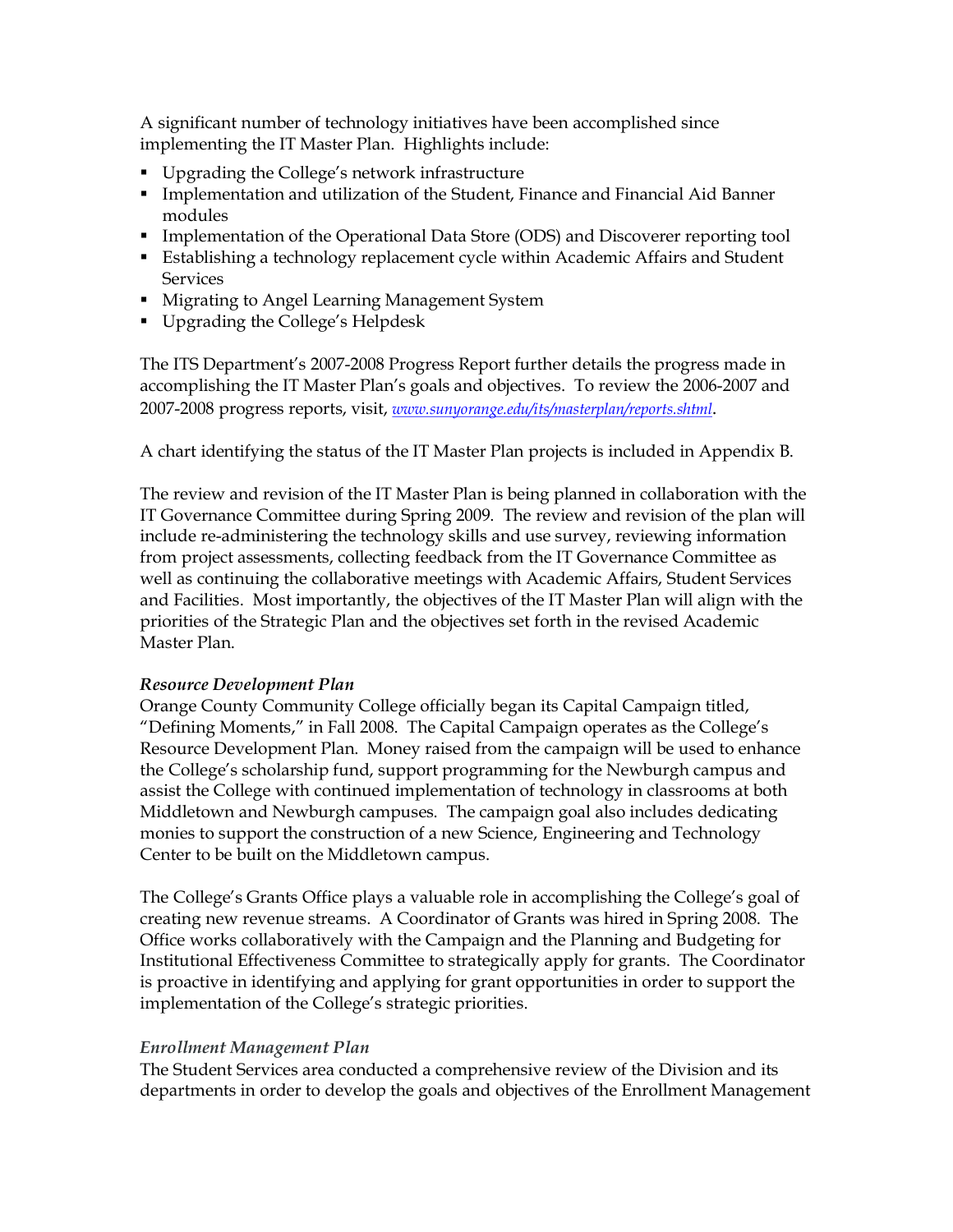Plan. In August 2007, an AVP for Enrollment Management was hired to oversee the services and programs provided to students from admission to graduation. The departments that comprise the Student Services Division, including Admissions, Advising and Counseling, Career and Internship Services, Financial Aid, Registrar, Health Services, Student Activities and Student Support Services are integral to the enrollment management activities of the College. Successful enrollment management depends upon the integration and coordination of the services provided by each office to best meet the needs of students. The offices work collaboratively to reach and retain more students and improve student satisfaction and success. It is the responsibility of the AVP for Enrollment Management to coordinate initiatives, provide feedback in the form of data and analysis and solicit input from all stakeholders to refine the Enrollment Management Plan as it develops.

The Student Development Review Committee put forth recommendations that the College has since addressed and will be formally incorporated in the Enrollment Management Plan. Under the leadership of the Vice President for Student Services and the direction of the AVP for Enrollment Management, initiatives in the following areas have been undertaken:

## *Marketing*

- Collaborated with VP for Institutional Advancement to redesign College Viewbook and Application
- **Meet regularly with AVPs of academic divisions and VP for Institutional** Advancement to strategize on advertising and marketing academic programs
- **Collaborate with Director of Communications on web accessible information and** communication with prospective, new and continuing students
- **Developed Student Services e-communication plan for continuing students**
- Planned launch of Newburgh campus programming

## *Recruitment*

- **Developed** *Group Information Sessions* formatted to deliver consistent and comprehensive messages to prospective students about the College
- **Developed** *Program Information Sessions* for prospective student to showcase academic programs, faculty and current students
- **•** Developed online materials to enhance web presence and access to College information, including college application, Viewbook, *Information Session RSVP*, etc.
- Outreached to non-traditional student populations through purchase of mailing listings and development of evening and off-campus recruitment events
- **•** Developed specific Newburgh campus program information and materials

# *Yield*

- Collaborate with academic Department Chairs to highlight academic programs and faculty at Admitted Students Day event
- **FCreated** *New Student Information Packet* containing Student Services materials for newly admitted students
- **•** Developed *Intent to Enroll* card to manage new student acceptance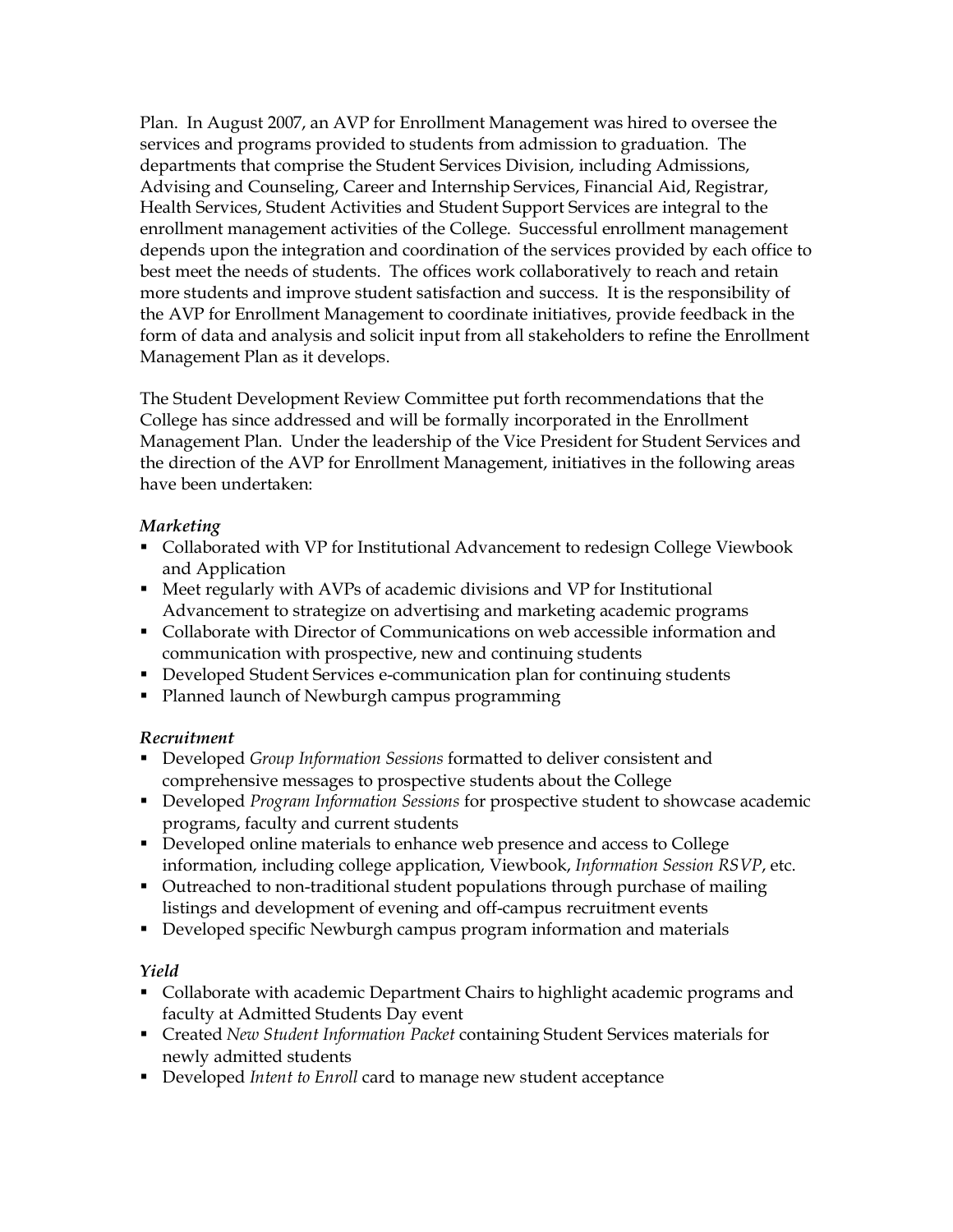## *Advising*

- **Initiated small group advising sessions for** *new* **students formatted to deliver** consistent and comprehensive information about College's practices and procedures related to registration and student services
- **Initiated small group advising sessions for** *continuing* **students enrolled in large** departments (i.e. Business, Nursing, Criminal Justice and Education)
- ß Enhanced online registration process to include online directions and course information
- Trained staff and students on use of CAPP (Curriculum Advising & Program Planning)
- **•** Developed awareness campaign for early advising/registration for continuing students

## *Retention*

- **Set deadlines for** *new* **student admission, placement assessment and registration**
- Set deadlines for *continuing* student advisement/registration
- **Increased outreach to students through TelRaPP and Early Alert**
- ß Coordinated with academic AVPs to promote Summer Institute, Learning Communities, Tutorial Services and other student support initiatives

These preliminary steps form the basis of an over-arching Enrollment Management Plan still in development. A key component to every aspect of the Plan will be the ability to measure results. The transition to Banner has enabled the College to revisit its data and reporting needs. The goal is to create and generate detailed inquiry, admission and enrollment reports that will provide timely information for analysis and action. Currently, a Report Writing Task Force (Institutional Planning, Assessment and Research Office, ITS, Registrar and AVP for Enrollment Management) meets regularly to review existing reports and develop new ODS reports to meet the data needs of all College areas.

## **Self-Study Recommendation**

- ß *Seek more funding from grants to assist where shortfalls in funding exist*
- ß *Ensure that continued fundraising efforts continue*

# **Institutional Response:**

The College's Strategic Plan 2005-2010 establishes as a priority the need to diversify funding sources and increase revenue in order to provide adequate resources to allow the College to realize its goals. In 2007 the College began its Capital Campaign, Defining Moments to raise funds, in part to support construction at the Newburgh campus as well as construction of a Science, Engineering and Technology Center at Middletown. The Grants Office collaborates with all College areas to search and submit grants to support academic and administrative initiatives. The Coordinator of Grants actively searches for resources needed to implement initiatives prioritized through the College's planning and budgeting process.

## **Standard 3: Institutional Resources**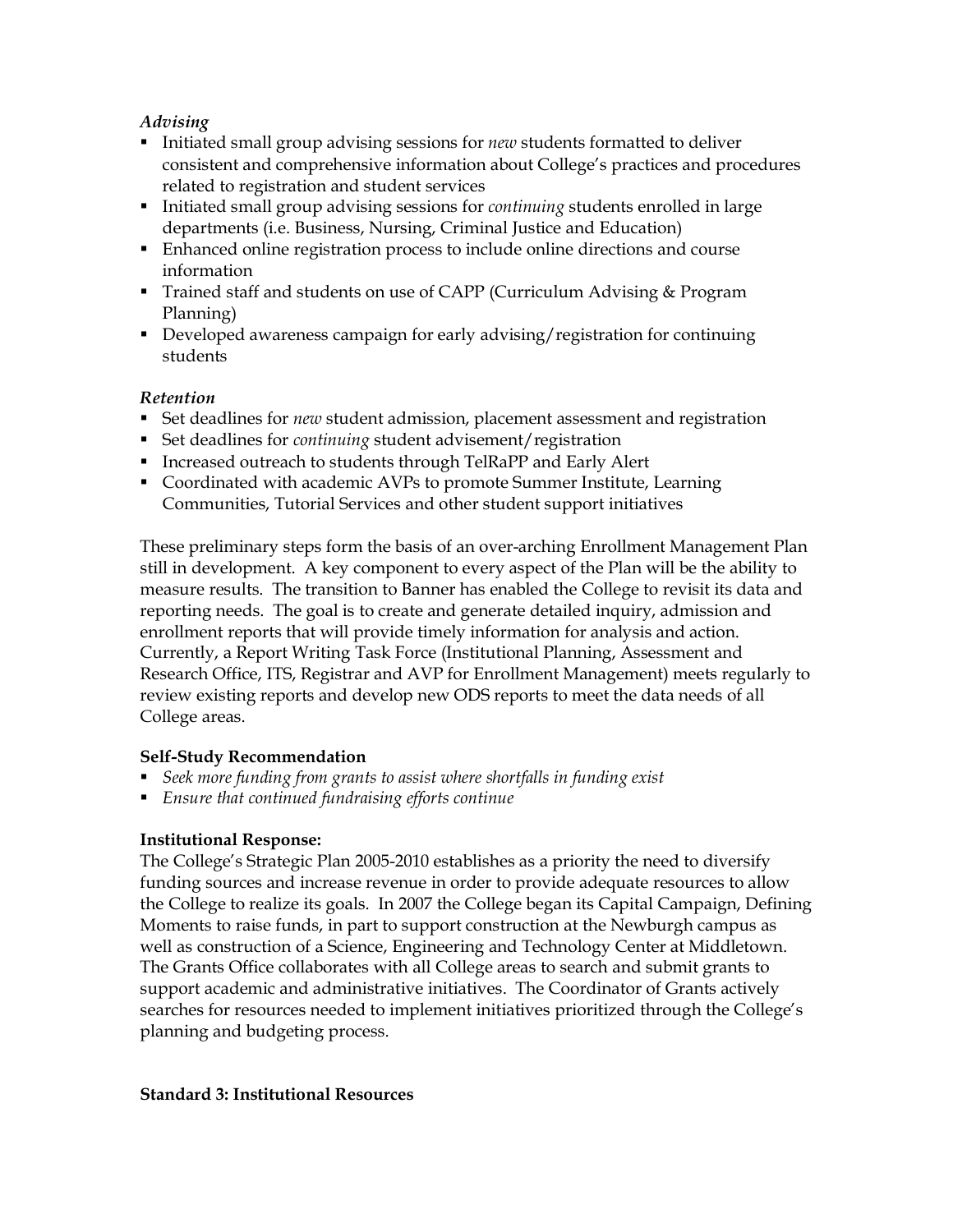#### **Middle States Team Recommendation:**

ß *The College needs to insure that the entire college community has input into the master planning process.*

## **Institutional Response:**

The College is committed to the inclusion of the entire college community in the process of planning, budgeting and assessment. The development of each of the Master Plans has relied on the feedback of faculty, staff and students. The college community has been involved during the planning and review of each of the College's plans through focus groups, interviews, document sharing, committee work, open forums and College meetings.

#### **Middle States Team Recommendation:**

ß *Auxiliary operations such as food services and Kindercollege should be reviewed for possible cost reductions, pricing increases and/or feasibility of outsourcing these services.*

#### **Institutional Response:**

The College Association, an independent organization working to advance the mutual interests of the College, the alumni and the community, oversees the College's food services and Kindercollege. The College's Board of Trustees regularly reviews the College's operational costs in order to ensure that the costs for services are appropriate. The Board of Trustees has decided to continue to utilize the current vendors of the College's food services operations and Kindercollege.

#### **Middle States Team Recommendation:**

**•** The College must re-examine current staffing levels in each department to insure that existing *resources are maximized and equitable distribution of resources is taking place. In order to maximize resources and increase efficiency, the College should look into feasibility of crosstraining staff.*

#### **Institutional Response:**

The Strategic Plan 2005-2010 states, "Human Resources should undertake a systematic examination of staffing and workloads in different offices to identify hiring priorities." In response, the Human Resources Office is reviewing the College's current staffing levels, responsibilities and needs. The Office has developed an online college-wide survey to assess staff responsibilities and department density. Human Resources will also collect and analyze data from peer SUNY community colleges. The assessment findings will assist the College in identifying where cross-training may effectively be implemented.

Several areas of the College have independently conducted internal reviews of their staffing levels and needs. Student Services, for example, reviewed staffing levels to support the Division's reorganization. Staffing reviews continue within Student Services when there is a vacancy or when a service need arises.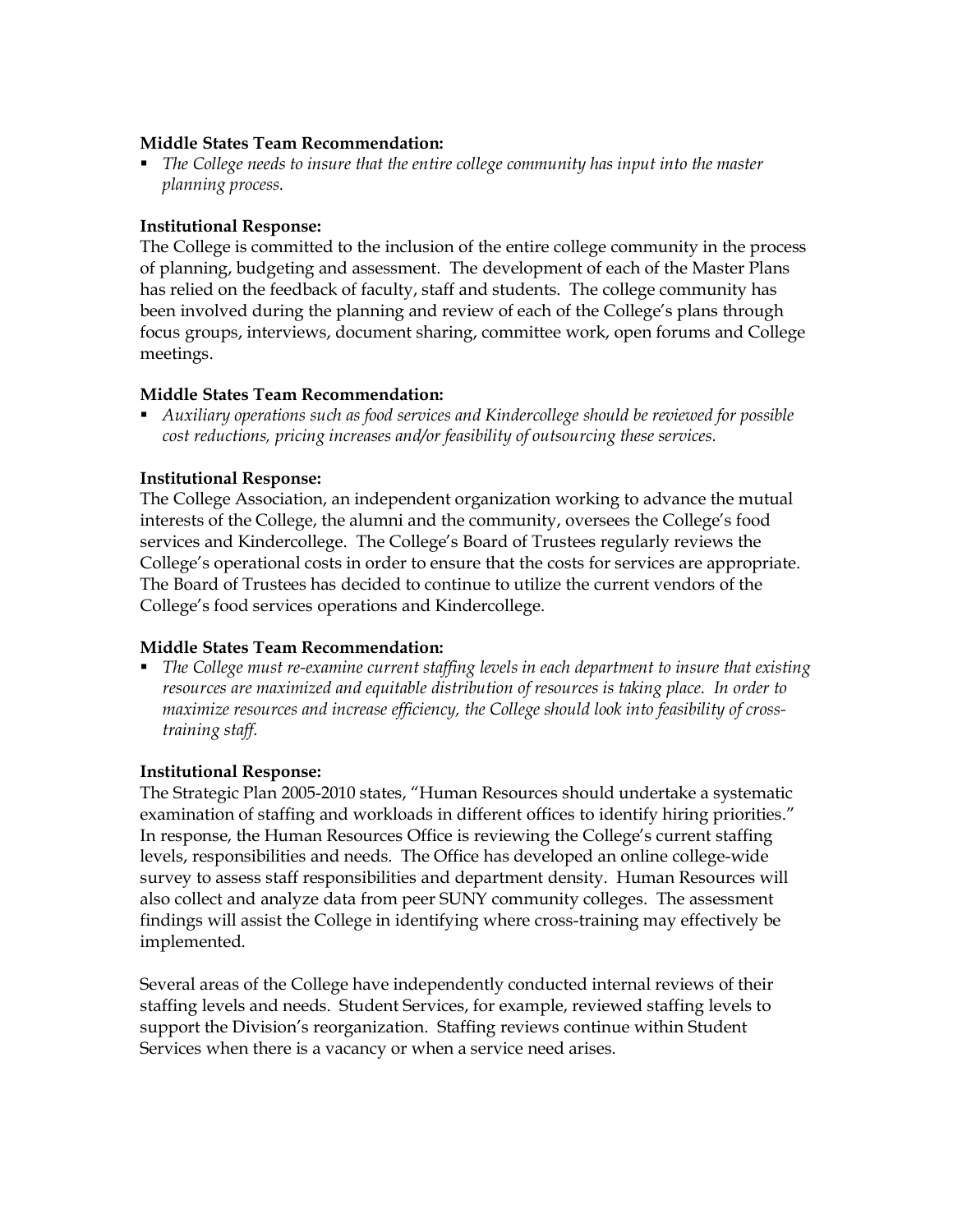In addition to the campus-wide staffing review, the College has established procedures to address vacancies and new positions. The President, Vice Presidents, Associate Vice Presidents and the Human Resource Officer meet in November and June to discuss current vacancies and determine which positions will be searched. The Human Resource Office recommended and instituted the policy that all full-time staff requests, vacant and new, would be reviewed by Cabinet. This collaborative approach to reviewing staffing needs and position requests ensures that the College creates and utilizes positions effectively and efficiently.

## **Middle States Team Recommendation:**

ß *The College should perform periodic internal compliance reviews on all local, State and federal aid programs.*

## **Institutional Response:**

The Financial Aid Director and the Vice President for Student Services meet regularly with all concerned parties, including Advising and Counseling to review both state and federal rules pertaining to ability to benefit and to monitor ongoing changes in the law. The Financial Aid Office is currently reviewing new language and laws in the Higher Education Act of 2008 in order to administer changes made by the U.S. Department of Education to ensure that all College processes are in compliance for the Fall 2009 semester.

The Financial Aid Office has configured the Banner Financial Aid module to ensure adherence to such laws. Additionally, the Accuplacer and Asset test administered by Advising and Counseling meet all federal and state guidelines. Compliance is further ensured through the College's annual audit conducted by an independent firm.

## **Middle States Team Recommendation:**

ß *The College should report to audit findings listed in the auditor's management letter in a timely manner.*

## **Institutional Response:**

Beginning in 2003-2004, the auditor's management letter is reviewed with the College's Board of Trustee's Audit and Finance Committee. The Vice President for Administration assures that the College responds to the Board of Trustees regarding all audit findings and necessary corrective actions. *The College's audited financial statements and management letters for 2008, 2007 and 2006 have been submitted to MSCHE*.

#### **Middle States Team & Self-Study Recommendation:**

ß *The College should interface the budget process with the strategic plan to insure established priorities receive adequate resources. The process should ensure adequate faculty, staff and administration equipment and facilities are available to support the institution's mission and outcomes expectations.*

## **Institutional Response:**

The Planning and Budgeting for Institutional Effectiveness Committee has worked to create a comprehensive and transparent planning and budgeting process that ensures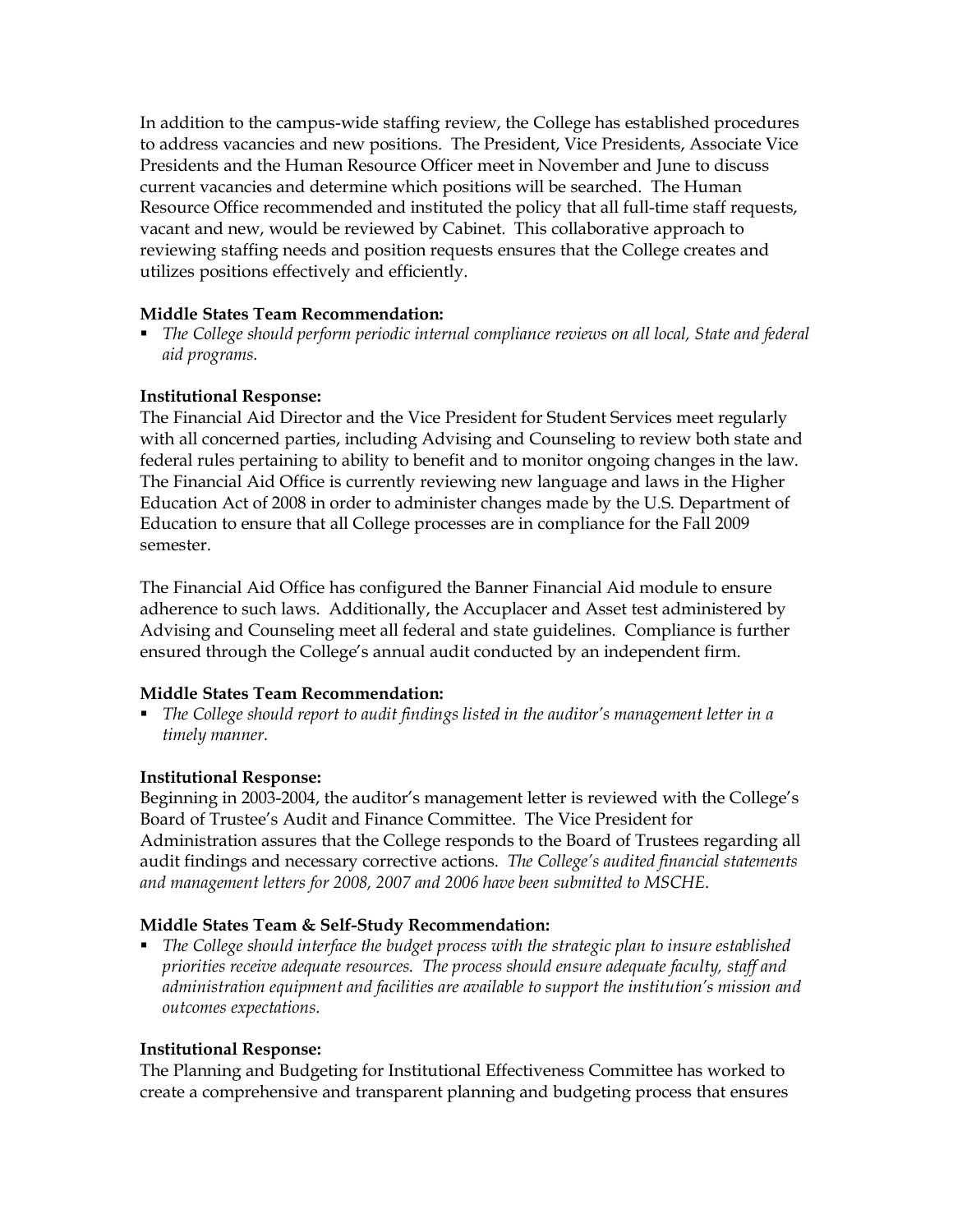that College initiatives are aligned with the Strategic Plan. The Online Planning and Initiative Prioritization (PIP) system was created to assist the College in linking its planning and budgeting activities. The PIP system requires submitted initiatives to identify which strategic priorities, college goals, master plan goals and Middle States Standards it addresses. The PIP system also requires that needed resources, including equipment, technology, facility, staffing, training and marketing be identified when planning an initiative. This information assists the College and the Committee in determining the needed resources and identifying how best to allocate them. Examples of the PIP system's goal reference and initiative needs and costs [online screens] are included in Appendix C and D, respectively. The PIP system is further explained in Chapter 6: Linked Institutional Planning and Budgeting Processes.

## **Middle States Team Recommendation:**

ß *The College should begin the development of a technology plan to address the mission critical areas of network support, database functionality, integration of staff and services, and life cycle management of computers across the College.*

## **Institutional Response:**

The IT Master Plan 2006-2009 was developed to guide the ITS Department in enhancing the learning environment, increasing access to information and increasing the efficiency of administrative functions. The Information Technology Master Plan's goals and objectives align with the Strategic Plan, support the Academic Master Plan and address the recommendations by Middle States and the College. The six goals of the IT Master Plan include:

- Enhance and continually upgrade College's technological environment
- Manage and measure information technology via CMM & COBIT
- Provide for optimized information access that is safe, secure and widely accessible
- ß Support flexible and adaptive future growth of academic and administrative technology and information needs
- **Establish and foster internal and external partnerships and collaborations**
- Maximize fund and revenue streams for information technology

Since the implementation of the IT Master Plan, significant progress has been made in implementing technology initiatives that advance the effectiveness and efficiency of administrative and academic functions. Several accomplishments are highlighted below; others are further described in the ITS Department's Progress Reports, accessible at *www.sunyorange.edu/its/masterplan/reports.shtml*.

- The Novell infrastructure project is a two phase project; the first phase of upgrading the College's hardware and software has been completed. The second phase's initiatives are dependent upon the completion of the Datacenter which is expected to be completed by Fall 2009.
- The upgrade of the College's network has been completed resulting in a "modern, robust and reliable" network. Additionally, a wireless connection has been established in the Library and Shepard Student Center in Middletown as well as at the Newburgh campus.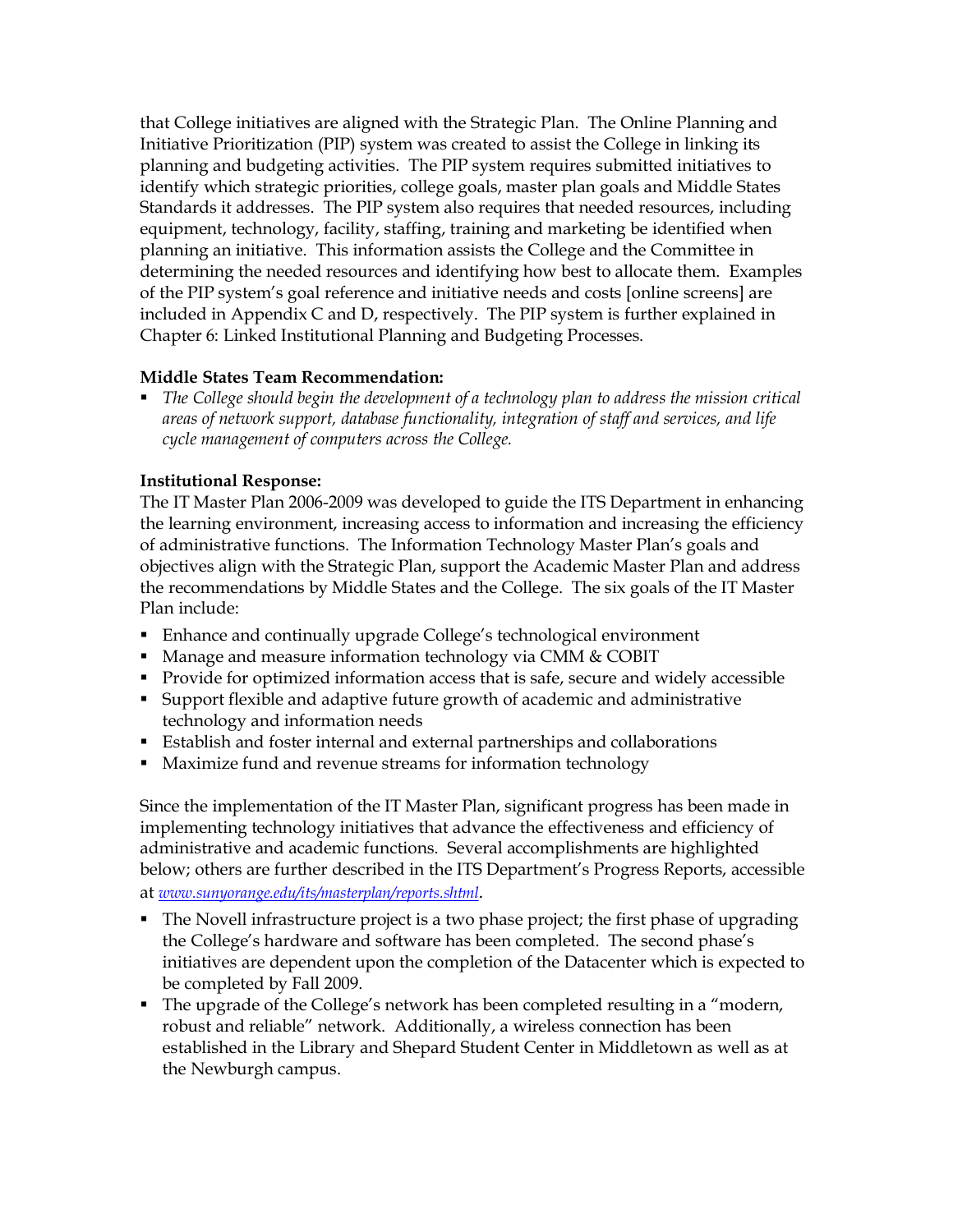- **The Banner Finance, Financial Aid and Student modules as well as ODS, Discoverer** and Self-Service Banner have been implemented. The implementation of these modules allows the College to operate many of its process and procedures using an online environment, including registration, grade submission by faculty and access by students to financial aid information, grades, courses, etc.
- An equipment life cycle management plan was coordinated by the ITS Department and supported by the College's Business Office and Academic Affairs Office. The ITS Department has acquired leases, managed procurement, distributed equipment and taken inventory in order to provide current technology to the College's faculty and staff.

The IT Master Plan will begin to be reviewed during Spring 2009 with support from the IT Governance Committee in order to fully support the priorities of the Strategic Plan and the Academic Master Plan.

## **Middle States Team Recommendation:**

ß *The College should ensure that the "10 Fundamental Elements of Institutional Resources" are incorporated into its updated master plan and review process. Establishing measures of efficiency and effectiveness, supported by quantitative and/or qualitative analysis, are essential elements of the planning process.*

## **Institutional Response:**

The "Fundamental Elements of Institutional Resources" as outlined by Middle States, were considered during the development of the Strategic Plan and the supporting master plans, including the Academic Master Plan, IT Master Plan, Enrollment Management Plan, Resource Development Plan and the Facilities Master Plan. Several examples of how the elements of institutional resources have been incorporated into the goals and objectives of the College's master plans include:

- **IF Master Plan outlines an equipment acquisition and replacement plan in** collaboration with Academic Affairs
- **Business Office coordinates the annual independent audit of the College to ensure** fiscal accountability
- **Facilities Master Plan articulates anticipated maintenance needs for campus facilities,** with priority on educational facilities
- Developed a budgeting (annual and multi-year) process that aligns with College's mission, goals and strategic priorities and utilizes planning and assessment information

The College's transparent and comprehensive planning and budgeting process ensures that the strategic priorities, college goals, Middle States Standards and the goals and objectives of the supporting master plans are aligned with prioritized initiatives. The allocation of resources including staff, faculty, equipment, technology, facilities, etc. is addressed through the planning and prioritization process. The effectiveness and efficiency of institutional resources is determined through assessments facilitated by the PBIE Committee and conducted each Spring.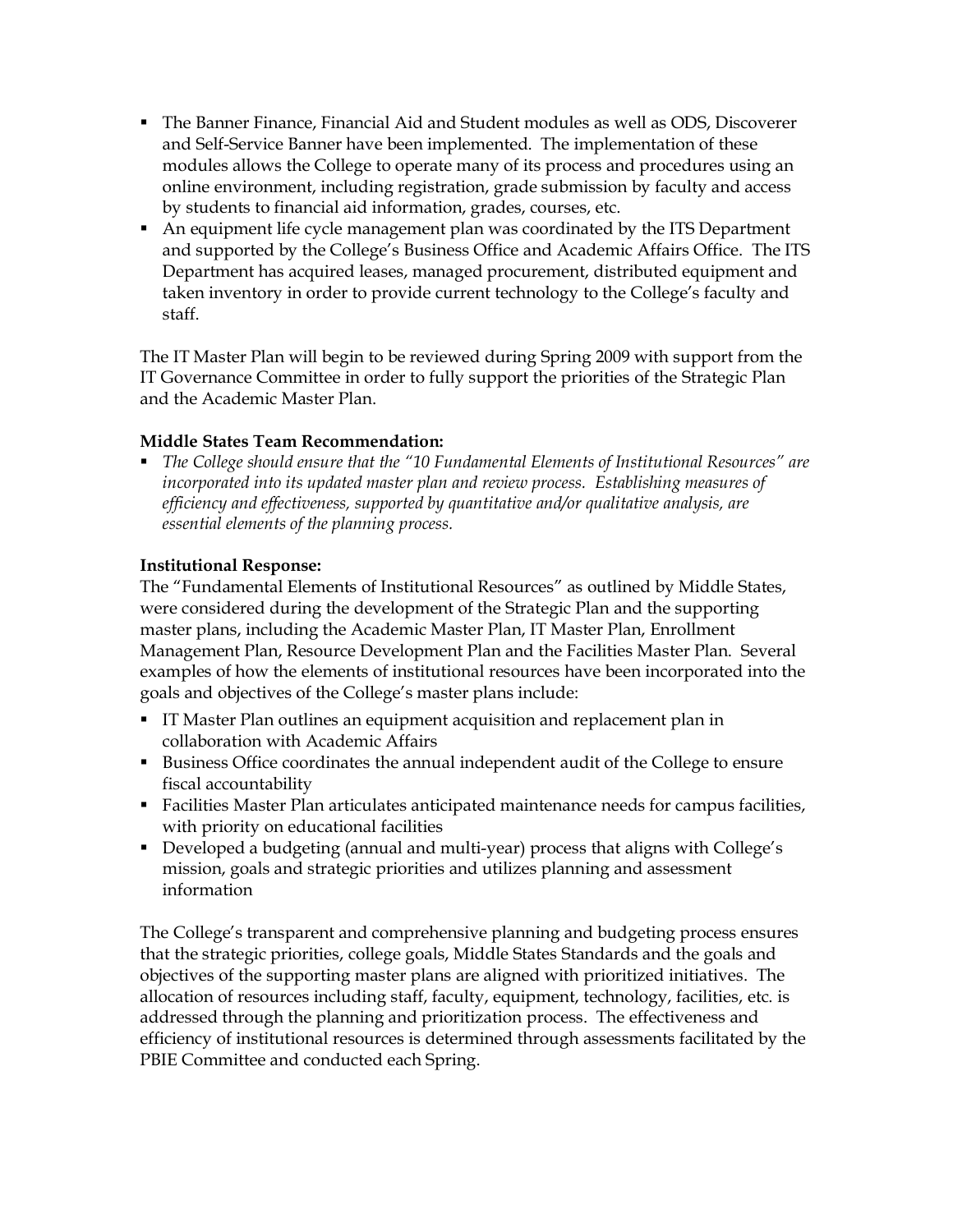#### **Standard 4: Leadership & Governance**

#### **Middle States Team & Self-Study Recommendation:**

ß *Provide a forum for all policy makers to meet regularly with the President. The current President's use of an Extended Cabinet meets this need and should be adopted on a permanent basis. This will allow for more input from a broader range of representatives for the four major administrative areas.*

#### **Institutional Response:**

The President meets with his "Extended" Cabinet bi-monthly. The Cabinet membership list and meeting schedule can be accessed at *www.sunyorange.edu/president/index.shtml*. Agenda items are requested from Cabinet members allowing members to provide updates, raise concerns and address any issues. The Cabinet also invites faculty and staff to meetings to provide information and updates regarding various college issues and initiatives. Minutes of every Cabinet meeting are distributed to the college community through the College's listserve.

#### **Middle States Team Recommendation**:

ß *Communication between and among related areas of the College needs to regularly take place. Collaborative staff meetings of the Academic Affairs and Student Development areas will assist both groups as they look to enhance their communication efforts and more effectively serve students and other constituents.*

#### **Institutional Response:**

The College is very committed to maintaining an open and informed campus of faculty, staff, students and community. In Fall 2006, the Director of Communications was hired to manage the College's public relations and media relations program, design and coordinate college publications and write press releases, features and articles on behalf of the College. One such publication instituted by the President is the College's newsletter, the Monday Memo. The memo is regularly published, emailed to the College and includes information on upcoming events, updates on programs and services, features on remarkable staff, faculty and students as well as a message from the President. The College utilizes a college-wide listserve, "occc\_community" to share information including minutes from Cabinet and Board of Trustees meetings, events, workshops and college news, etc. Listserves have also been created for Department Chairs, Divisions, Department Secretaries, students and Governance Committees.

Each Vice President holds regular department and staff meetings. The Academic Affairs Office and the Student Services Division have formed "Leadership Teams" which are comprised of the Coordinators and Directors from each respective area. The Leadership Teams meet independently as well as collaboratively throughout the academic year. The joint meetings have increased the communication and collaboration of the two areas and have resulted in more effective and efficient strategies to address programs and services such as academic advising, learning communities, assessment placement testing, developmental education, student orientation, etc.

#### **Middle States Team Recommendation:**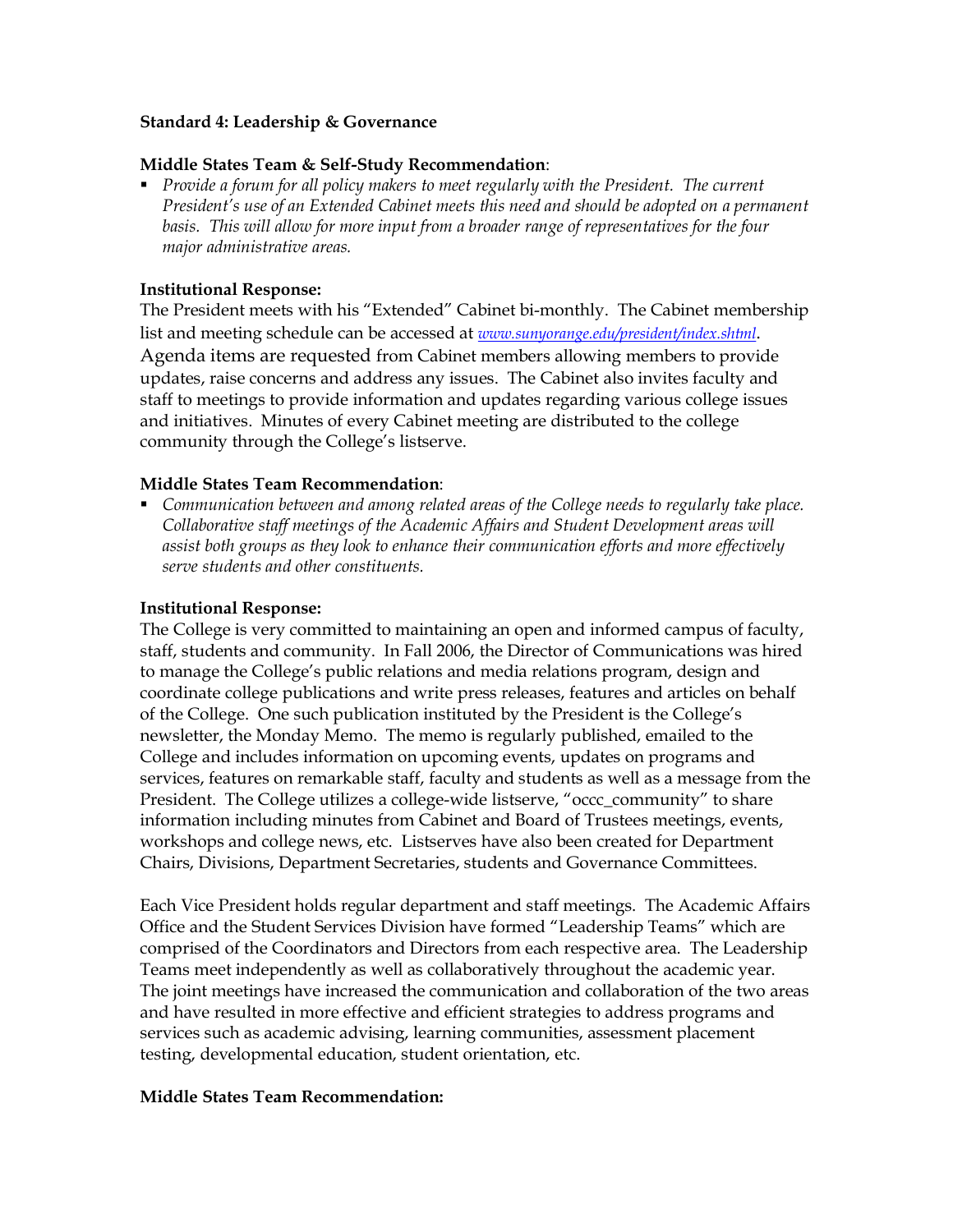$\blacksquare$  The College's self-study report and supporting documents establish a commitment to a more *comprehensive college-wide assessment and planning process. To effectively reach the goals outlined in both of these areas, a more concerted effort needs to be made to document the proceedings of the committees charged with these goals and periodically review progress made in a more consistent, collaborative fashion.*

#### **Institutional Response:**

The Assessment Advisory Committee and the Planning and Budgeting for Institutional Effectiveness Committee are the primary College Governance committees that facilitate assessment efforts of student learning outcomes and institutional effectiveness. As is the requirement for all College Governance committees, minutes are taken every meeting and posted to the College's public access drive.

The Executive Committee, which oversees all Governance standing committees, reviews the meeting minutes to ensure that the committee members are attending and that committees are actively working to achieve their charge. The accessibility of this information increases the committees' adherence to communicate progress.

The committees' charges, membership and any related issues are also annually reviewed by the Executive Committee. Additionally, committees regularly review their process, procedures and progress made in achieving their charge. For example, the PBIE Committee in collaboration with the Assessment Advisory Committee and the Institutional Planning, Assessment and Research Office developed an annual online survey to gather feedback on the effectiveness and efficiency of the PIP system and the Committee's functions and services. Surveys are administered to faculty and staff each Spring at the conclusion of the planning and prioritization cycle. The feedback and recommendations gathered assist the Committee in making modifications to the planning process, procedures and the PIP system.

#### **Middle States Team & Self-Study Recommendation:**

ß *Needs assessment for the restructuring of the Student Development and Institutional Advancement areas should be completed prior to any reorganization.*

## **Institutional Response:**

The Institutional Advancement and the Student Services Division both conducted needs assessments as recommended by the College and the Middle States Team in order to determine the need for reorganization. The Institutional Advancement Office determined that reorganization was not necessary. Efforts instead were focused on increasing communication and collaboration between the Office of Institutional Advancement and Student Services, particularly in marketing strategies dealing with student recruitment. Such collaboration includes regular meetings between the VPIA and his staff, the AVP for Enrollment Management and the Director of Marketing as well as monthly meetings between the VPIA, the AVP for Enrollment Management and the Academic AVPs.

In Spring 2005, an ad hoc committee assembled by the President reviewed the process, methods and structure of the Student Services Division. This committee provided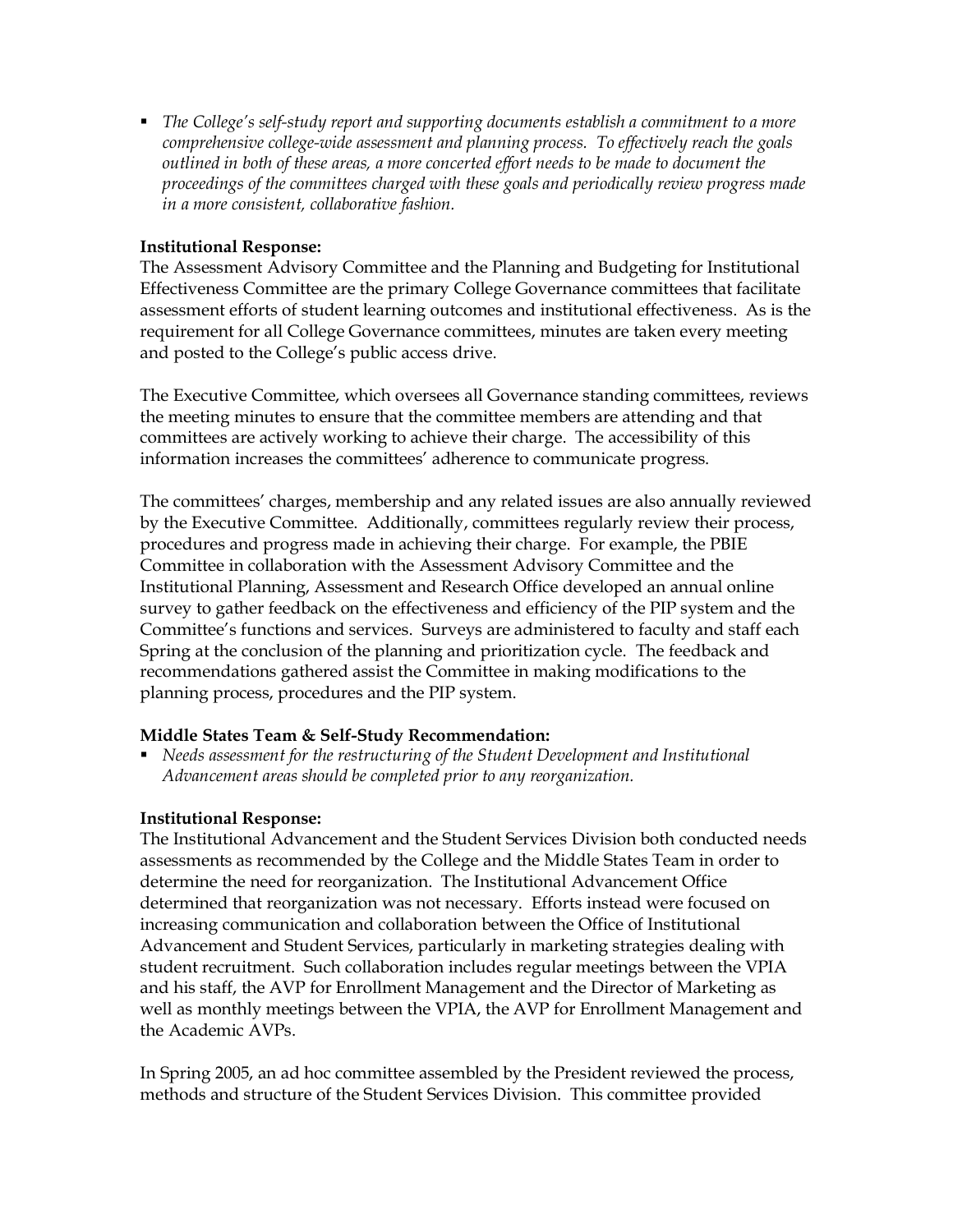recommendations to address the Middle States Team findings as well as to identify additional issues to be addressed. The review of Student Services determined that reorganization of the Division was essential. The ad hoc committee also provided recommendations to guide the reorganization. The Student Development Review report can be accessed at *www.sunyorange.edu/middlestates/docs/student\_development\_report\_complete.pdf.*

#### **Middle States Team & Self-Study Recommendation:**

ß *An assessment of the impact of the reorganization of the Academic Affairs area should be completed within the next academic year to determine its effectiveness and ability to improve communication within and between academic departments.*

#### **Institutional Response:**

Since the submission of the Monitoring Reports, the Academic Affairs Office has continued to experience turnover in leadership. The Vice President for Academic Affairs, hired in July 2005, left the College in August 2008 for a Presidency opportunity in North Carolina. The Associate Vice President for the Liberal Arts Division is currently serving as Interim Vice President; a search for the VPAA position is being planned for Summer/Fall 2009.

Since the Academic Affairs Office reorganized to create Associate Vice Presidents to oversee the three academic divisions, there has been considerable turnover in leadership within each academic division. Currently, the Business, Math, Science and Technology Division and the Liberal Arts Division have interim Associate Vice Presidents. The Health Professions Division hired an Associate Vice President in Fall 2008. The continued changes to the leadership in the Academic Affairs Office reinforce the need to assess the reorganization.

During the 2008-2009 academic year, the Interim Vice President for Academic Affairs and the three AVPs administered a survey to Department Chairs to identify the support, assistance and guidance needed from their respective Associate Vice Presidents. Feedback regarding communication and workload was also gathered from Chairs during retreats facilitated by the AVPs.

Management plans are being prepared to address the survey and retreat findings. Since the current organizational structure of the Academic Affairs Office will remain, management plans will assist the academic leaders in delegating responsibilities and ensuring that communication is effective and efficient. Preliminary findings to be incorporated in the management plan include recognizing the distinctiveness of each division and the unique characteristics and needs of each department. Additionally, findings indicate that the Academic Affairs Leadership Team facilitates communication within Academic Affairs.

#### **Standard 5: Administration**

#### **Middle States Team & Self-Study Recommendation:**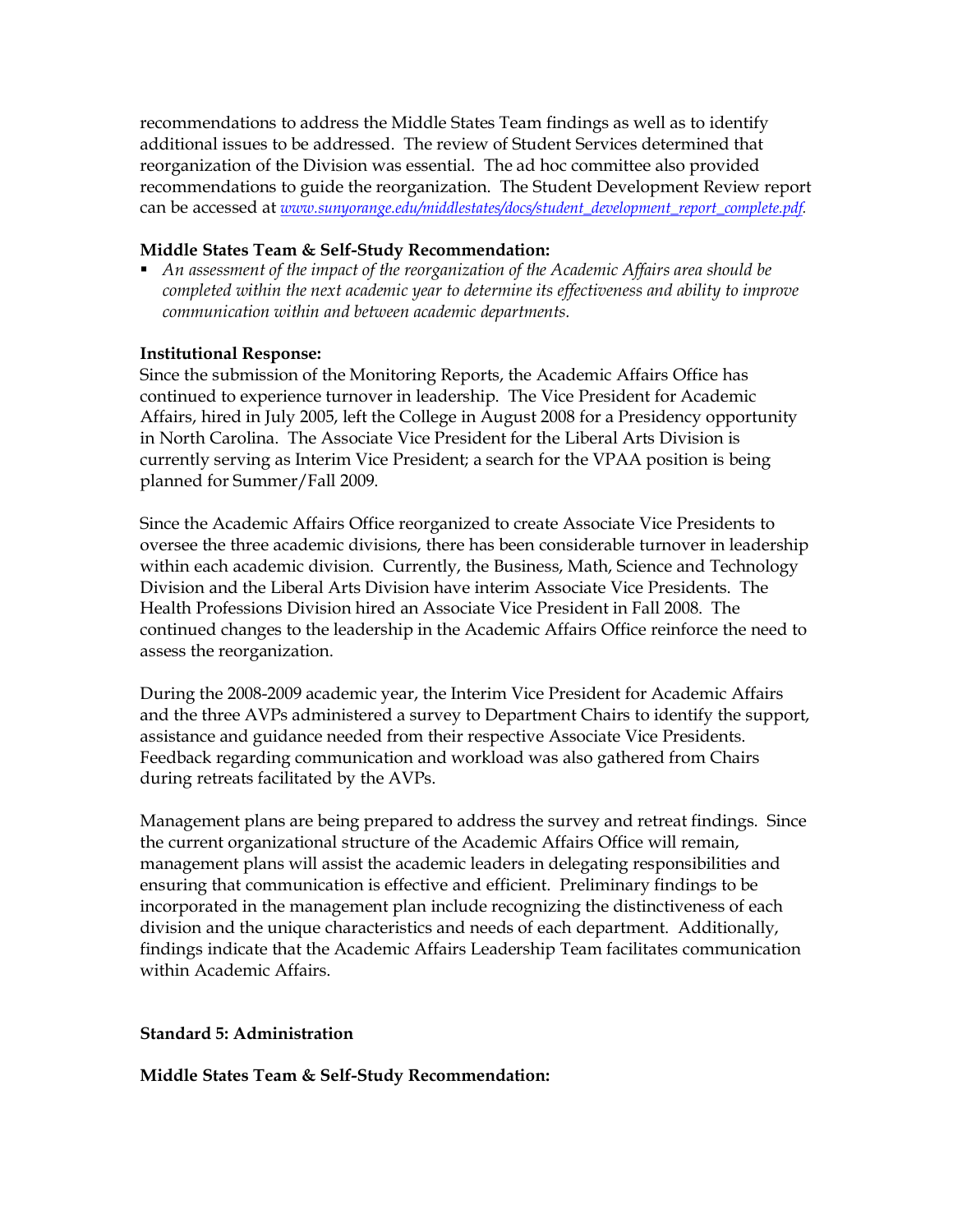ß *Due to the fact that the College has initiated a new organizational structure and is in the process of updating and implementing a new master plan, the team recommends periodic assessments of the new administrative structure and services to insure that they are working effectively and efficiently. This periodic review should also help ensure that communication within the new organizational structure is taking place.*

## **Institutional Response:**

The College's organizational charts are regularly updated and reflect organizational changes made since the Self-Study. The charts are maintained within the Vice President for Administration's Office and are available online at *www.sunyorange.edu/vpa/orgcharts.shtml*. Organizational charts clearly illustrate the

communication lines within the College and the relationships between departments. These charts provide the Vice Presidents the framework by which they communicate, plan and manage resources. The updated charts also assist the Human Resources Office in reviewing the College's staffing levels and needs.

The Vice Presidents and the Associate Vice Presidents are accountable for ensuring that their departments are effective and efficient in delivering their programs and services. The VPs and AVPs consistently collect feedback from faculty and staff to ensure that communication is taking place. The feedback, often collected via online surveys, is also utilized to support planning efforts, budgeting decisions and guide future improvement of programs and services.

## **Middle States Team & Self-Study Recommendation:**

ß *The team recommends that the College institute a program of regular professional development for college staff.*

# **Institutional Response:**

In the spirit of the College's mission, "We are a community of learners…," the College is committed to providing professional development opportunities for faculty and staff, including conferences, workshops, trainings, credit and non-credit coursework, project and learning grants and mentoring.

The Human Resources Office has coordinated and implemented a wide-range of professional development opportunities for employees in collaboration with other College areas. Faculty and staff actively participate in supervisory trainings, online Microsoft tutorials, brown bag learning lunches, CAPE sponsored technology courses, a bi-annual Leadership Conference, ongoing mandatory trainings, wellness workshops, customer service training, etc.

The Human Resources Office, Center for Teaching and Learning and ITS Department have collaborated in identifying professional development needs of faculty and staff and strategizing on how best to address them. Needs have been regularly assessed through online surveys, focus groups and facilitated discussions in order to improve existing trainings and workshops as well as to create and provide new opportunities for knowledge and skill development.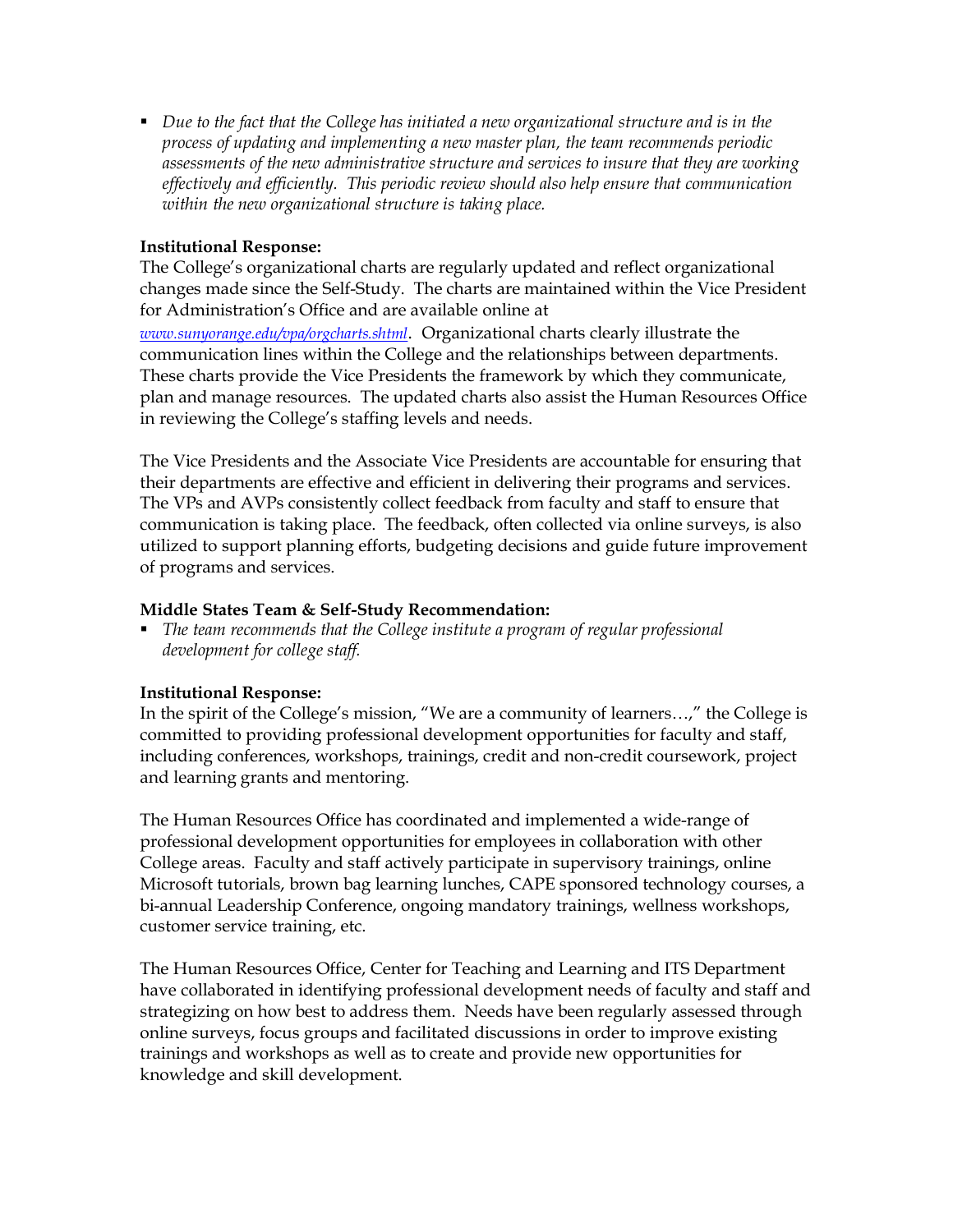Faculty and staff continually identify the need to increase their technology knowledge and skills. The survey findings have been utilized to develop technology specific trainings and workshops including troubleshooting, Microsoft applications, email, Banner Self-Service, SMART boards, instructional technology, etc. Survey findings have also been utilized by Human Resources, the ITS Department and Governance committees to draft recommendations and policies focused on technologyrelated activities and initiatives.

Professional development is one of the five themes that guide the College's Academic Master Plan. Consequently, academic departments are encouraged to identify the development needs of the faculty, seek opportunities to learn and share acquired knowledge and skills with colleagues. Each academic department documents the professional development activities in the Academic Affair's Annual Progress Report.

The Faculty and Staff Development Committee is a standing Governance committee that encourages professional growth of the College community by establishing and reviewing criteria and procedures for distributing professional development funding of conferences, course work and minigrants through the Faculty and Staff Development Fund. The committee also serves as a college-wide resource for directing requests for professional development needs.

The Center for Teaching and Learning was formed in Spring 2006. The first charge of the Center was to collect feedback on professional development interests and needs of faculty and staff. Focus groups were conducted to further define how the Center can facilitate learning opportunities for faculty and staff. A summary of findings can be accessed at *www.sunyorange.edu/ctl/docs/SummaryofCTLFocusGroups.pdf.* The CTL continues to utilize the feedback in order to create workshops, facilitate panel discussions, host brainstorming sessions and recruit faculty and staff to formally share best practices in teaching and learning.

The College's Supervisory and Faculty Mentoring programs were developed in Fall 2004 by the Human Resources and Academic Affairs Office with support from the Center for Teaching and Learning. Since its inception, nearly sixty employees have participated in the monthly Supervisory Mentoring program; and twelve faculty have participated in the new Faculty Mentoring program, now coordinated by Academic Affairs where it continues to expand.

## **Standard 6: Integrity**

#### **Middle States Team & Self-Study Recommendation:**

**•** The College needs to prioritize the issues reported in the self-study and create a mechanism for *implementing them in concert with the impending strategic plan and appropriate departmental missions and goals.*

#### **Institutional Response:**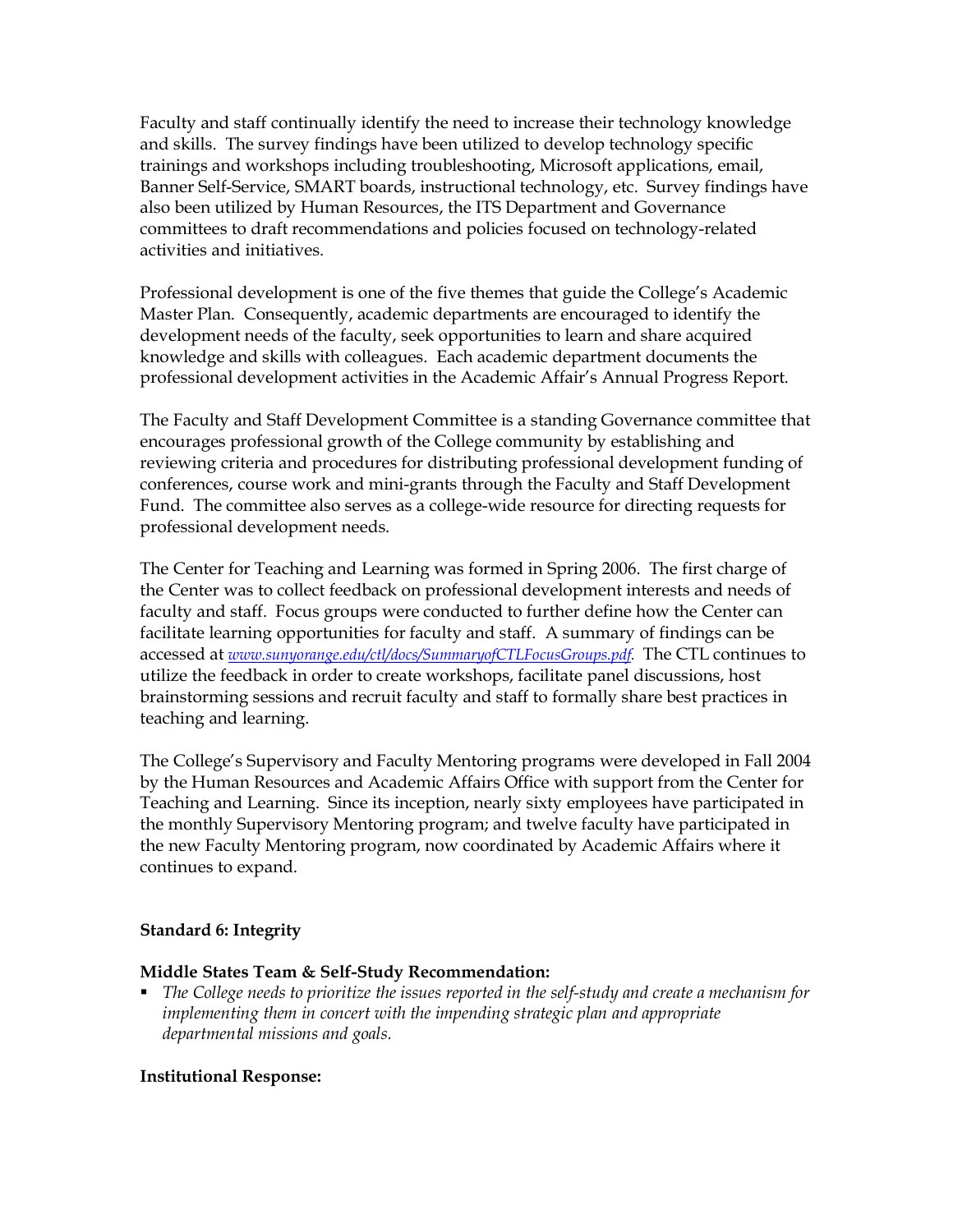In Spring 2005, the Middle State's Integrity Committee was reconvened by the President to review the Self-Study's Integrity Standard Recommendations and to provide direction by which to accomplish them. The committee concluded that the College, in general, "maintains a climate of integrity and respect." The committee identified two primary themes to be addressed, fair and equitable treatment of employees and ethical climate and communication. For each theme, the committee outlined goals and actions steps. The College has worked to ensure that the goals and actions steps are integrated in the relevant master plans.

Since the publication of the Integrity Committee's recommendations, the College has made strides in implementing many of the goals and action steps, including:

- **Established a policy by which all College vacancies are announced**
- **Instituted a comprehensive orientation/mentoring program for all employees,** including part-time
- ß Equalized pay and promotion opportunities for day and evening adjuncts
- Published a Faculty Handbook that is updated annually and distributed widely
- **Sponsoring events and programs that foster a sense of college community and** commitment
- Developed a Conflict of Interest Policy Statement
- Developed standardized, regularly scheduled evaluation process for Management Confidential employees
- Developed and implemented a college-wide Emergency Management Plan; provided training to employees on emergency procedures; implemented NY State Alert system
- **Included academic freedom statement in College Policies**
- **Promoting ongoing discussions and workshops on academic dishonesty and** strategies to ensure academic integrity

The College will continue to work to enhance the mentoring opportunities of employees, particularly adjunct faculty, ensure that all employees are evaluated fairly and regularly and ensure the safety and security of students, faculty and staff. The Middle States Integrity Committee's summary of recommendations, goals and action steps can be accessed at *www.sunyorange.edu/middlestates/docs/integrity\_subcommittee\_rep.pdf*.

# **Middle States Team Recommendation:**

ß *With regard to improving communication, steps need to be taken toward promoting an environment of trust and respect. Regular, full staff meetings of the Academic Affairs and Student Development Divisions should occur separately and together to discuss issues of mutual concern.*

## **Institutional Response:**

The Vice President for Academic Affairs and the Vice President for Student Services both established *Leadership Teams* whose membership consists of Coordinators and Directors from each respective area. The Leadership Teams from each area meet on a regular basis independently as well as together. The collaborative efforts of the two areas have directly increased communication as well as improved the efficiency and effectiveness by which initiatives are accomplished and issues are resolved. The programs and services provided by Academic Affairs and Student Services benefit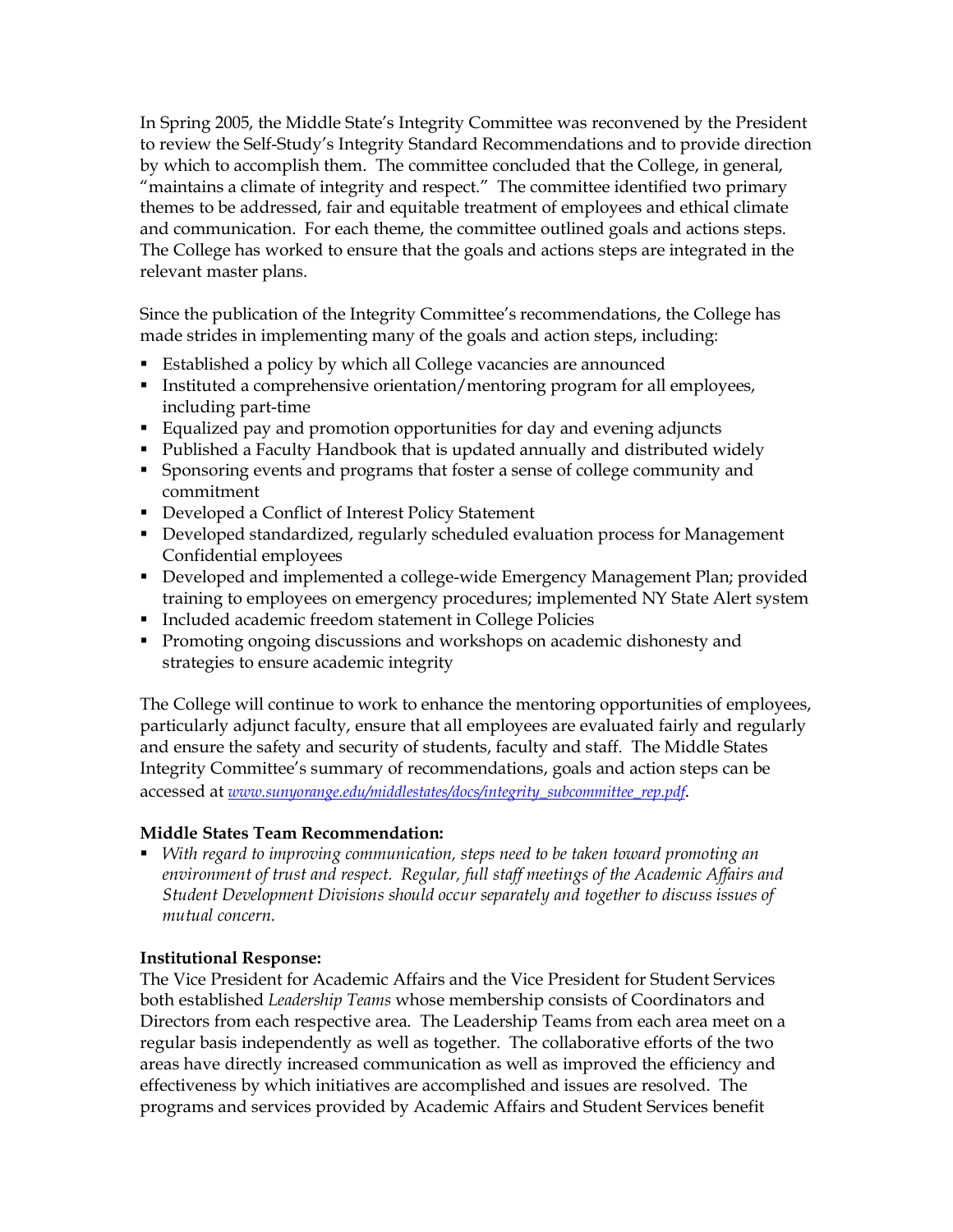greatly from the collaborative efforts by which they are planned, implemented and reviewed.

## **Middle States Team Recommendation:**

- ß *Formalized assessment of integrity throughout institutional policies, procedures and practices needs to be implemented. As well, there needs to be an evaluation of how these procedures are integrated throughout the College's programs and services. Specific plans should be put in place for implementing required changes.*
- ß *Special attention needs to be given to the creation of a Conflict of Interest Policy Statement that is embraced by the entire college community, to which all members of the faculty, staff and administration are held accountable.*

## **Institutional Response:**

The College's Policy Manual and Conflict of Interest Statement were developed through the College's Human Resources Office and attorney. The College's Cabinet reviewed the manual, provided feedback as well as ensured that concerns identified by the Integrity Committee were addressed including the creation of a Conflict of Interest Policy Statement. The college community reviewed the draft manual on the College's webshare in order to provide comments, ask questions and voice any concerns.

After approval from the Board of Trustees, the College adopted its Policy Manual in March 2008. The Policy Manual provides the College President with a "clear and firm set of guidelines in his leadership of SUNY Orange." The College will continue to work on establishing a set of procedures by which the policies will be fairly implemented.

All College employees were required to sign for their personal CD copy of the Policy Manual, current Employee Information Booklet, Affirmative Action Manual and Emergency Management Plan. The Policy Manual is updated when the Board of Trustees passes a new policy. The College plans to review the Policy Manual for accuracy, adherence and relevance every three to five years. The College's Policy Manual is available at *www.sunyorange.edu/vpa/policy.shtml.*

## **Standard 7: Institutional Assessment**

## **Middle States Team & Self-Study Recommendation:**

**•** The institution must develop a written strategic plan and college-wide assessment plans that *are acceptable to the college community.*

#### **Institutional Response:**

The College's Strategic Plan 2005-2010 was completed and approved by the Board of Trustees in December 2004. As described in the Monitoring Report, the College retained the services of John Lee & Associates to conduct trend research, identify community needs and facilitate College discussions in order to develop the Strategic Plan. The priorities outlined in the Strategic Plan have guided the development of the College's supporting master plans including the Academic Master Plan, Facilities Master Plan, IT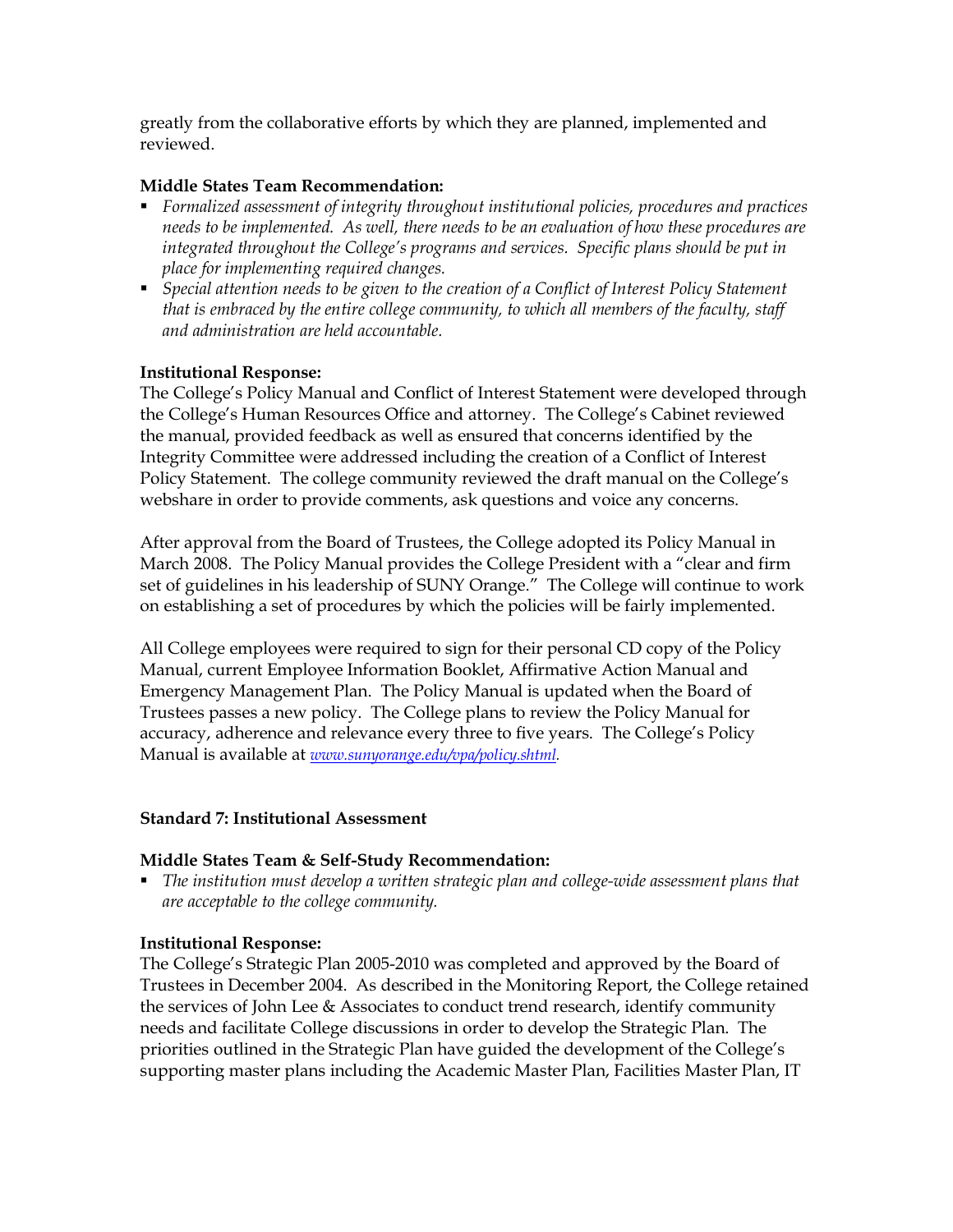Master Plan, Resource Development Plan (Capital Campaign) and the Enrollment Management Plan.

An initial step in preparing the College's institutional assessment plan was the formation of a task force in Fall 2005 to identify key performance indicators to measure the College's institutional effectiveness. The task force members included representatives from each area of the College including, Student Services, Administration, Institutional Advancement and Academic Affairs. The task force adopted the core areas and indicators as outlined in "Core Indicators of Effectiveness for Community Colleges" by Richard Alfred, Christopher Shults and Jeffery Seybert. The College's core areas, indicators and supporting data sources of institutional effectiveness are outlined in Chapter 5: Assessment Plans and Processes (See Appendix E).

In Spring 2009, the College formed the Institutional Assessment Group to develop the College's institutional assessment plan. The group includes representatives from Academic Affairs, Institutional Advancement, Administration and Student Services. The Institutional Assessment Group will standardize assessment plans, activities and documentation of results and utilization of findings. The objectives of the Institutional Assessment Group are further described in Chapter 5: Assessment Plans and Processes.

## **Standard 8: Student Admissions**

## **Middle States Team & Self-Study Recommendation:**

■ *The College should provide program outcomes to prospective students.* 

# **Institutional Response:**

The College Catalog was reformatted to its current layout and contents for the Fall 2007 edition. At this time, the Catalog was formatted for online access at *www.sunyorange.edu/catalog/.* The redesign ensured that program learning outcomes for every academic program were reviewed, revised and incorporated into the Catalog. Appendix F is an example of an academic program's catalog page, including the program learning outcomes.

The College's Admissions Office has collaborated with Academic Affairs and the Marketing Department to develop a series of "Cluster" brochures [*available upon request*] for each of the three academic divisions. The cluster brochures contain inserts of information about the College, student services, academic programs, including student learning outcomes and are distributed to prospective students.

# **Standard 9: Student Support Services**

## **Middle States Team Recommendation:**

ß *The College needs to finalize plans for advising and counseling. In the process, input from the various areas affected constituencies should be sought and the plans should be implemented.*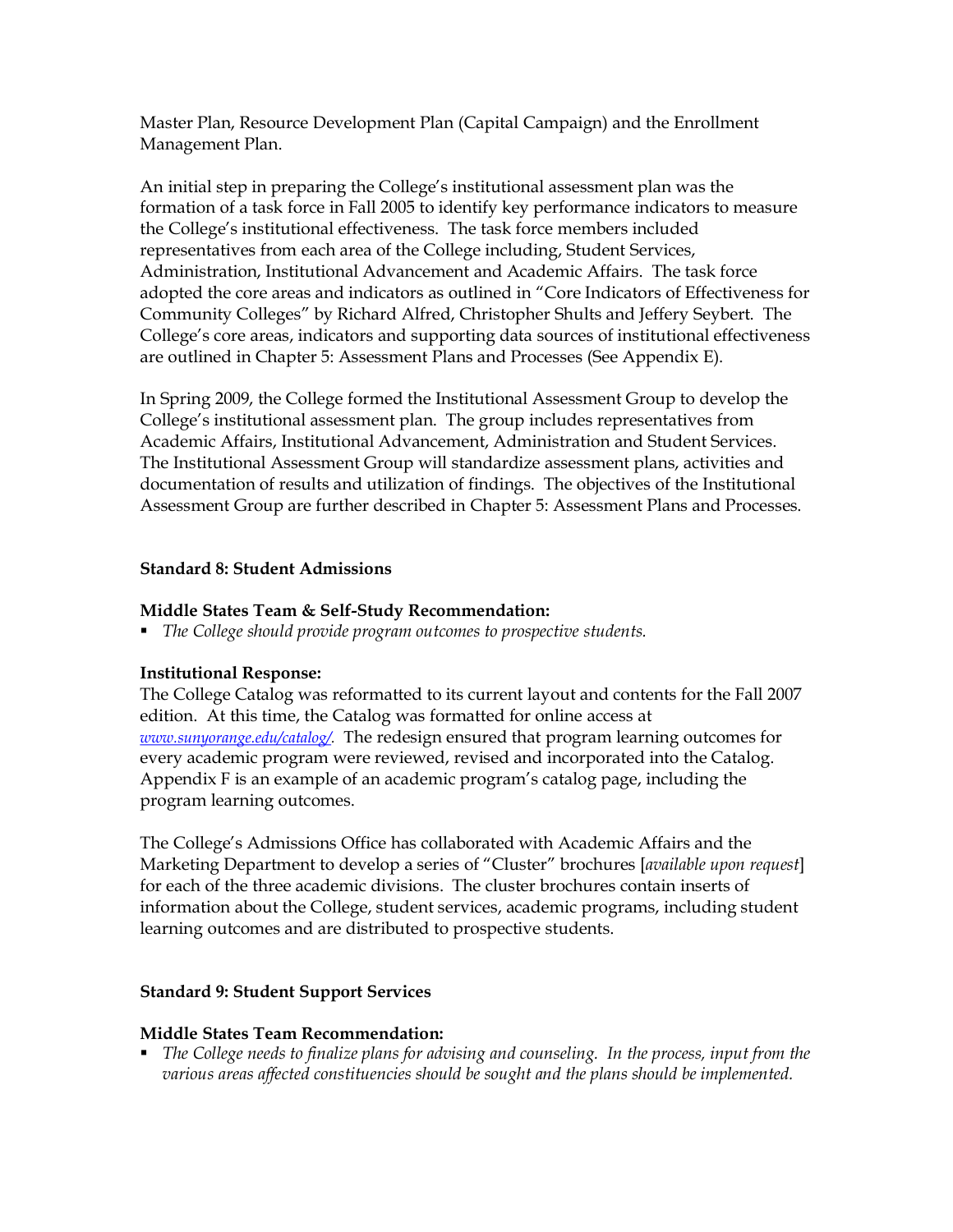*A mechanism for assessing the effectiveness of the impending advising system should be included in the plans.*

## **Institutional Response:**

The ad-hoc Committee for Student Development Review divided into several subcommittees to review the Division's departments, including Academic and Program Advising. The subcommittee was charged to "review the process, methods, and structure used to deliver key services to students in the area of academic and program advising and to make recommendations to address Middle States findings related to this area as well as to identify issues discovered during this review."

The subcommittee conducted research including reviewing the Middle States Team's Institutional Report, the College's Self-Study Team Recommendations, past committee and department recommendations, national best practices and benchmarks, department job descriptions and advising activities. The subcommittee also conducted interviews and administered surveys of faculty and staff working in Advising and Counseling. Students from various academic backgrounds were included in the interviews and surveys.

The findings and recommendations of the subcommittee's final report formed the foundation by which the department would be reorganized and the improvement plans finalized. Since the report was published, many of the recommendations to the College's Academic Advising and Counseling area have been implemented. Student Services and Academic Affairs continue to collaborate to successfully implement the improvement plans for the Advising and Counseling area. The AVP for Enrollment Management participates on the Academic Affairs Leadership Team and the Developmental Education Oversight Team. In addition, the Registration Information Group, co-chaired by the AVP for Enrollment Management and the Registrar, includes among its participants an academic AVP, representatives from the Bursar's Office and CAPE. The participants meet regularly to plan, implement and evaluate advising and registration processes and procedures.

Additional accomplishments within the Student Services Division include:

- **Revised position description for the Director of Advising and Counseling (The** position is currently vacant, and a search is in progress.)
- **Appointed Division Liaisons from the Advising and Counseling staff to facilitate** communication between departments
- Introduced online registration in Spring 2008
- **•** Developed and facilitated small group advising sessions for large academic departments
- Trained faculty and advisors on the new online degree audit tool (CAPP)
- **Expanded the Student Ambassador Program**
- **Expanded counseling resources and services by collaborating with the County's** Department of Mental Health
- **Supported Learning Communities program**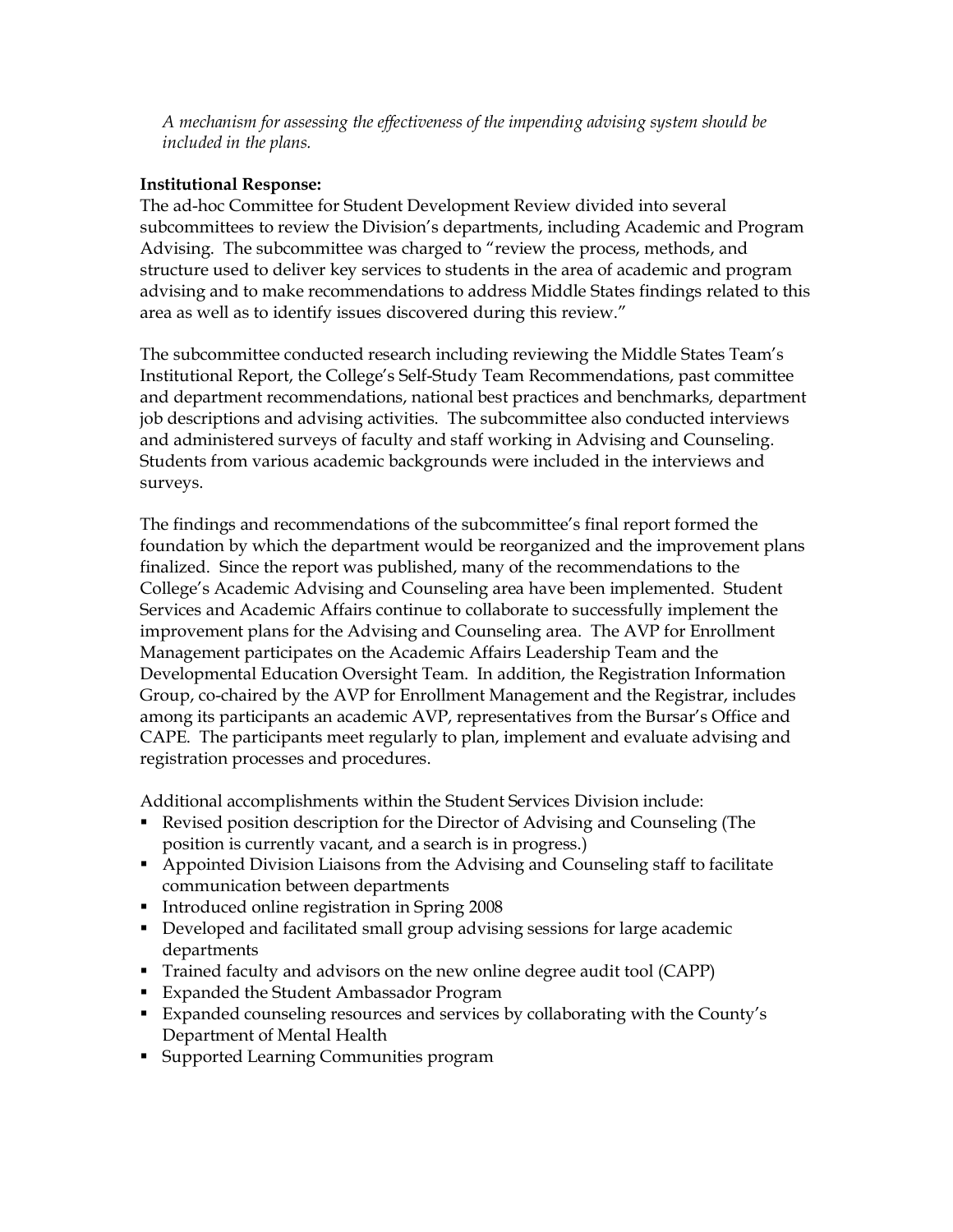The Advising and Counseling goals focus on student satisfaction, retention, and goal attainment. To measure the goals, the College regularly administers the SUNY Student Opinion Survey (SOS) which assesses student satisfaction of College programs and services. The Student Opinion Survey has been administered every three years with the last administration in Spring 2006. During Spring 2009, as part of SUNY's Strengthened Campus Based Assessment (SCBA) requirements, all SUNY community colleges will be administering the Community College Survey of Student Engagement (CCSSE). The information collected from each of the survey's benchmarking areas will be valuable to the Student Services area as they continue to implement and improve programs and services.

## **Middle States Team & Self-Study Recommendation:**

**•** The College should re-evaluate the structure of the student development area to ensure *resources are being allocated to best meet the needs of all learners, that functions of the various areas are clear, and that all constituents are able to participate in planning for student services.*

## **Institutional Response:**

The ad hoc Committee for Student Development Review completed its report and recommendations in Spring 2005 providing the framework by which Student Services has been reorganized and managed, including the allocation of resources. The Committee recommended the Division be restructured to ensure the effectiveness and efficiency of enrollment management, advising and counseling and student success and retention services. The Committee recognized that restructuring the Division would require new staffing, space and technology resources.

In response to *staffing* needs, all position descriptions were reviewed and revised and continue to be updated. After the review, the following positions were created/filled:

- **Associate Vice President for Enrollment Management**
- **Director of Advising and Counseling (Position is currently vacant but search is in** progress.)
- **Full-time Financial Aid Counselor for Newburgh campus**
- Director of Career and Internship Services
- **Director of Financial Aid**
- **Three 12-month Academic Advisors/Retention Specialists**
- **•** Director of Admissions was expanded to include recruitment responsibilities

All new positions being proposed continue to be evaluated in collaboration with the Vice President for Student Services, Human Resources and the President's Cabinet. Student Services is also exploring whether cross-training is a more effective and efficient way to utilize staff during peak times as well as for specific departmental purposes.

A review of the mission statements for each department was also conducted to provide clarity about the functions of each Student Services department. The mission statements were revised to reflect the organizational changes and the roles and responsibilities of each department.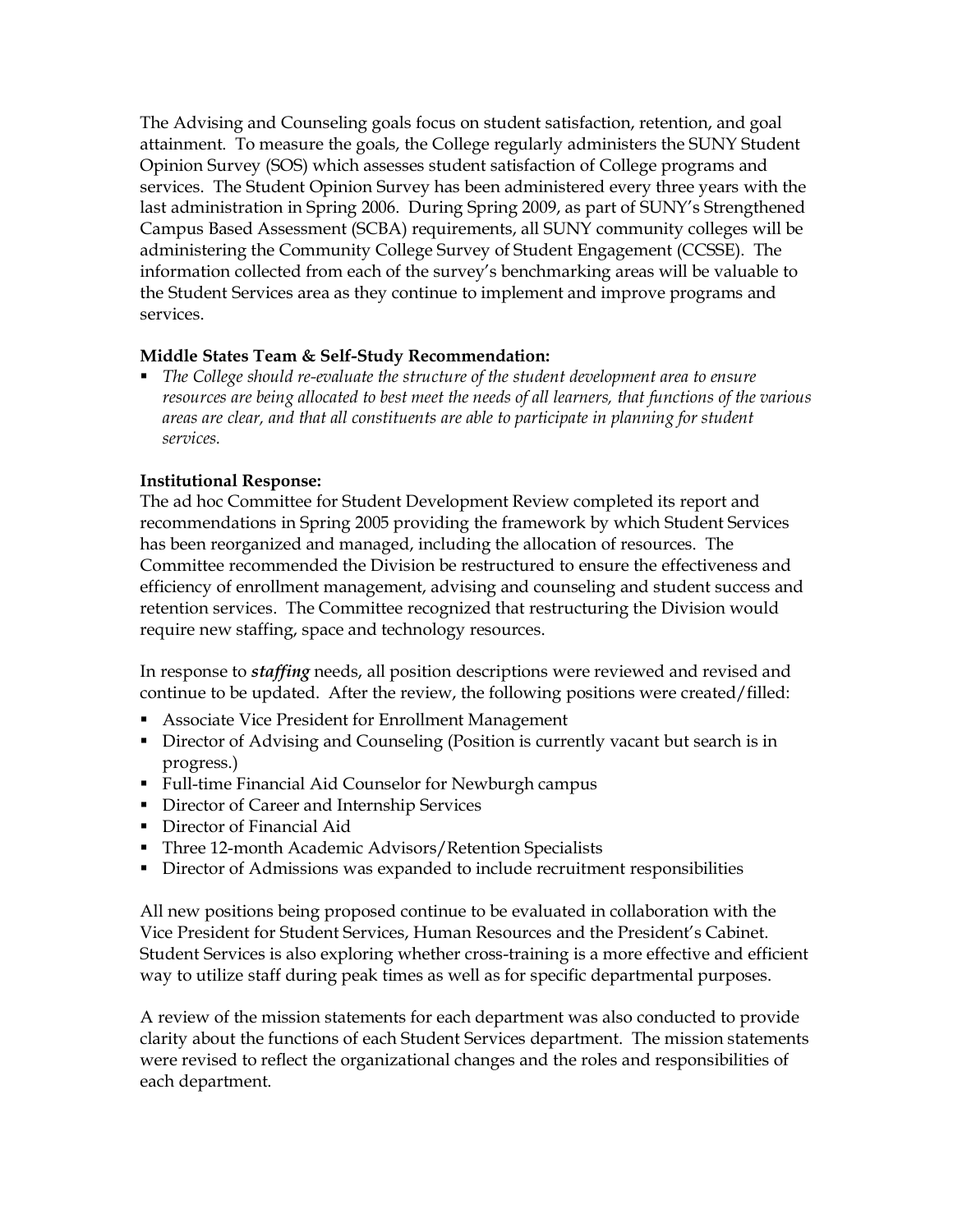To ensure that all constituents participate in planning for Student Services, the Vice President for Student Services conducts monthly Leadership Team meetings with Department Coordinators and Directors. Each semester, the VPSS also facilities a Division Meeting in which all Student Services staff are invited to attend.

Student Services conducted a review of their *space* allocation in order to identify necessary upgrades and utilization of offices and common areas to increase efficiency and effectives and to better present a professional image to the students and community being served. As a result, the following was completed:

- **Admissions purchased new office furniture, redesigned reception area to ensure** sufficient seating for students and displayed College materials
- ß Financial Aid reconfigured space to create individual work stations and to accommodate private meeting spaces with parents and students
- **Example 2** Career and Internships relocated office to main floor of Shepard Student Center to increase accessibility by students and county residents
- **Student Services outfitted a presentation room and conference room with new** equipment and furniture. The presentation room seats approximately 25 people and is used primarily by Admissions for their information sessions. The conference room seats approximately 15 people and is used for Division committee meetings, staff meetings, etc.

With the conversion to Banner, many *technology*related initiatives have been implemented that have benefited students and staff and enhanced the delivery of services, including:

- **Enhanced Student Services website and department webpages in order to provide** more comprehensive and easily accessible information for students
- Created online admissions application that links directly to Banner
- Created online College View Book and College Catalog
- **Implemented document imaging**
- **Implemented automated Financial Aid processing**
- Automated phone service in Admissions
- **Purchased scheduling software**
- **Installed computer kiosks in Shepard Student Center and Newburgh's Advising and** Counseling Center for student use. Students are able to apply online, submit FAFSA applications, register for courses, make college payments, order textbooks, check course availability, view college website and access Self-Service Banner.

Additionally, as part of the technology initiatives, Student Services is working with the ITS Department to develop and implement an equipment replacement and software upgrade plan.

# **Middle States Team & Self-Study Recommendation:**

ß *The College should implement a comprehensive assessment model for student development.*

# **Institutional Response:**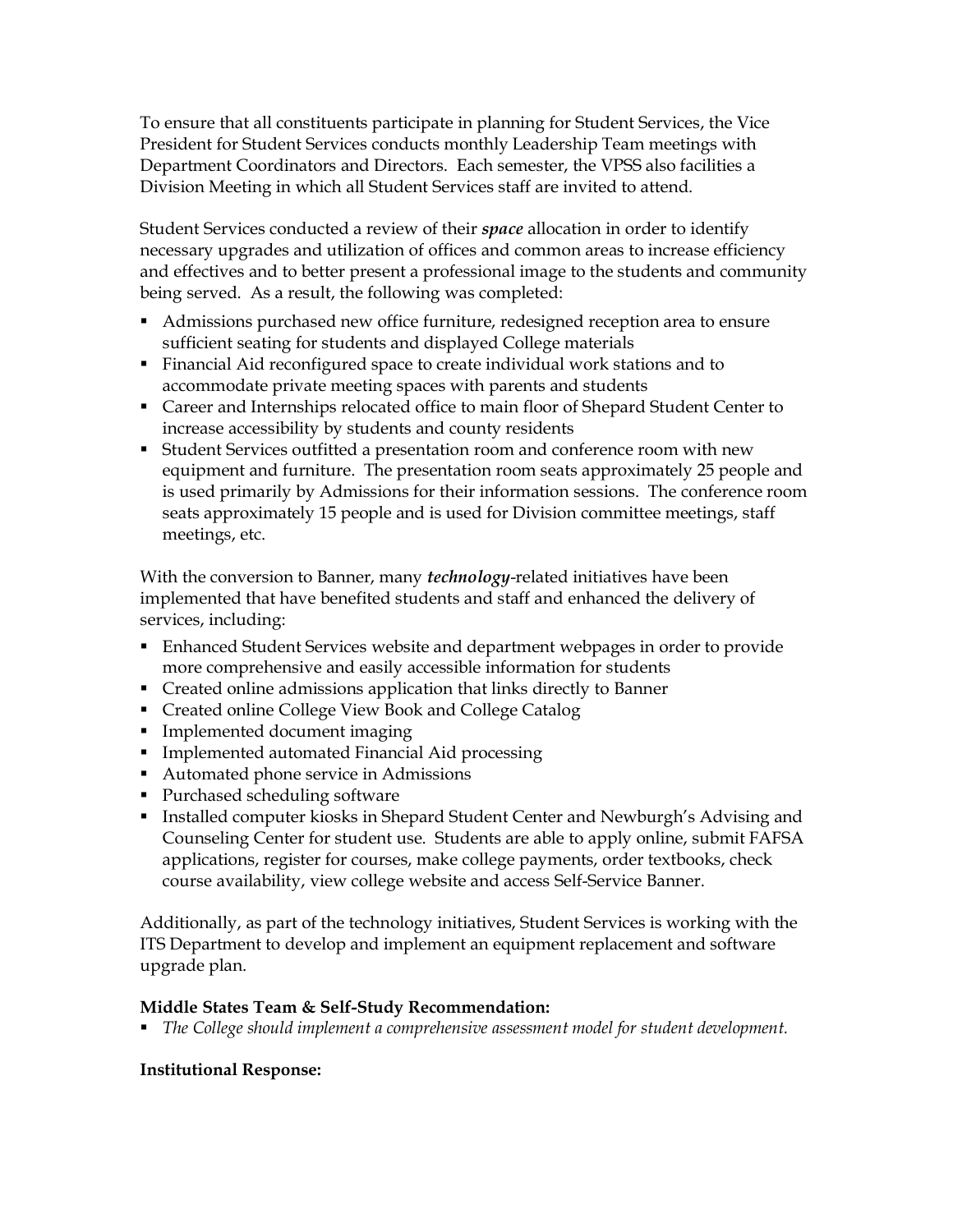The ad hoc Committee for Student Development Review recommended that Student Services "develop appropriate assessment methods and practices in order to:"

- **IDENTIFY And measure key performance indicators**
- Obtain and utilize student feedback
- **I** Identify baseline quality of current services to establish benchmarks of where programs and services should be

Student Services is developing a comprehensive assessment plan to align with the Enrollment Management Plan. Current assessment initiatives will be incorporated into the plan and include:

- Administration and utilization of data from student satisfaction surveys, SOS and **CCSSE**
- **•** Inclusion of indicators of effectiveness, as identified by Key Performance Indicators Task Force
- Continued development and utilization of Banner/ODS reports for admissions and enrollment activity data
- **Increased access to SUNY System's data warehouse reports on cohort retention,** transfer persistence and graduation rates

The Student Services Division will continue to collaborate with the Institutional Planning, Assessment and Research Office to integrate the Division's assessment activities and data collection methods into a comprehensive plan and reporting process including the publication of an Annual Progress Report.

## **Standard 10: Faculty**

## **Middle States Team & Self-Study Recommendation:**

**The implementation of a college-wide, mandatory annual student evaluation of part-time and** *full-time instructional personnel is recommended.* 

## **Institutional Response:**

In response to the College's Self-Study and Middle States Team's recommendation, the College formed an ad hoc Student Course Evaluation Committee to develop a course evaluation process, instrument and guidelines for the utilization of results. After researching best practices, soliciting feedback from faculty and Department Chairs as well as piloting the instrument, the Committee recommended a course evaluation instrument [Student Feedback Form] and an online administration process. In Spring 2006, the College Assembly approved the use of the Student Feedback Form and the online implementation of student course evaluations. The Student Feedback Form is included in Appendix G and can be viewed at

*www.sunyorange.edu/ir/courseeval/docs/Student\_Feedback\_Form.pdf.* Additionally, the Assembly voted for the instrument and process to be reviewed and revised after a full academic year.

Each semester the Institutional Planning, Assessment and Research (IPAR) Office has facilitated the administration of the online course evaluations including populating the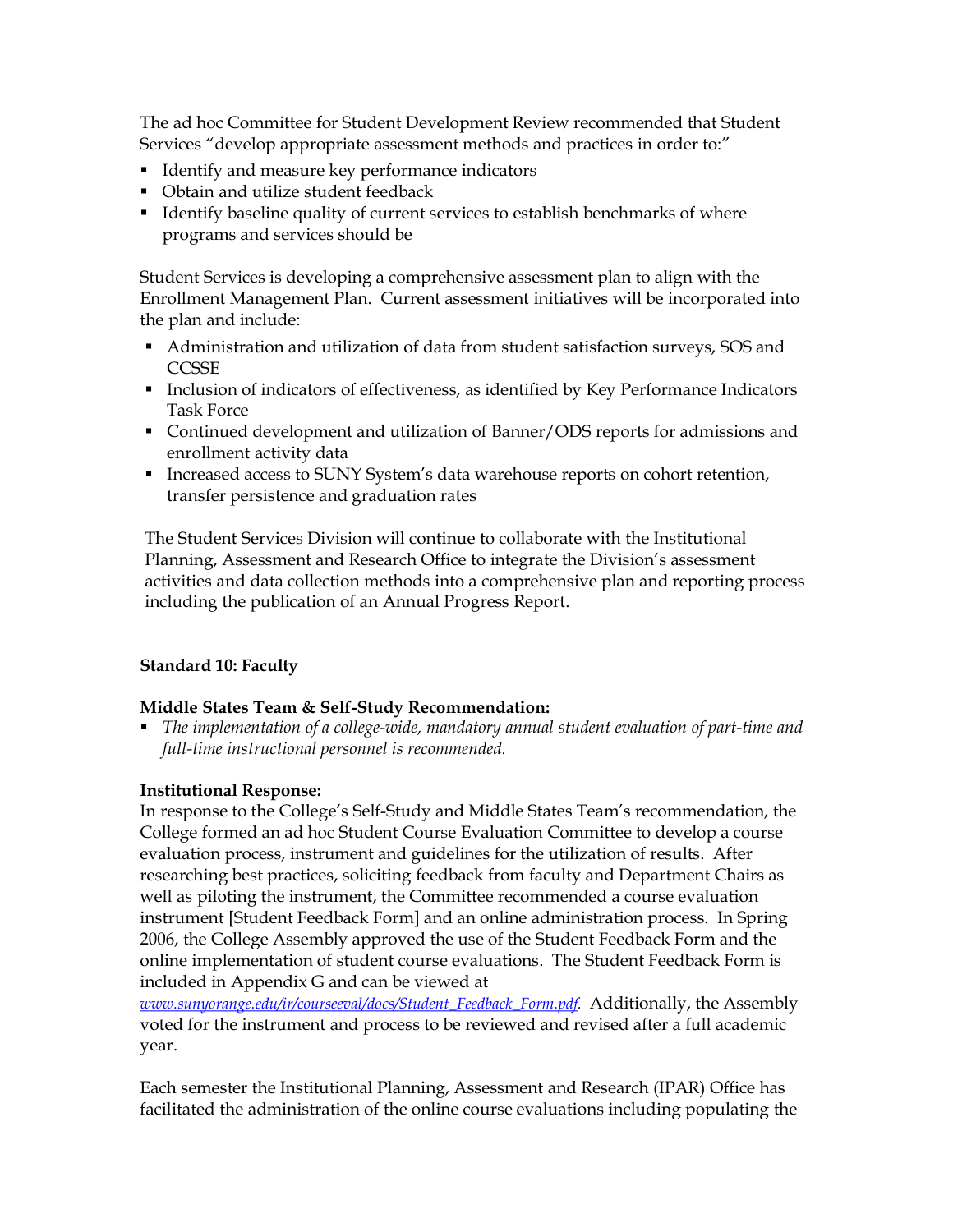course, instructor and student data into the online system, emailing students and faculty evaluation instructions, login information, course completion information and results. Additionally, the IPAR Office created an online course evaluation webpage for faculty and students to view and access the instrument, instructions, faculty results, frequently asked questions, participation strategies, as well as college-wide participation rate results. The online course evaluation webpage can be accessed at *www.sunyorange.edu/ir/courseeval/index.shtml.*

The first college-wide online student course evaluation was administered in Fall 2007. After a full academic year of course evaluations, the Assessment Advisory Committee in collaboration with the IPAR Office reviewed both the instrument and administration process. Recommendations for improvement and revision for future administration have been forwarded to the Executive Committee for consideration. Recommendations focus on increasing response rates and further utilizing results for teaching and learning; they include:

- **Consolidate college-wide questions on Student Feedback Form**
- Allow for Department and/or faculty specific questions on Student Feedback Form
- **Include disclaimer on Student Feedback Form directing students with serious** concerns or complaints to not use form for such but to speak directly to the appropriate Department Chair
- Require Course Evaluation Summary (draft) to be completed by faculty indicating what was learned from evaluations and plans for using results to modify and improve courses and/or teaching and learning. A draft of the Course Evaluation Summary is included in Appendix H.
- Review Course Evaluation Summaries by Department Chairs in order to identify professional development or curriculum development needs and/or opportunities

## **Middle States Team Recommendation:**

ß *The College should take steps to institute criteria for the supervision and review of teaching effectiveness for part-time faculty consistent with those for full-time faculty.* 

# **Institutional Response:**

The Office of Academic Affairs recognizes the need and value of establishing a process by which all part-time faculty's teaching effectiveness is regularly and consistently reviewed. Until resources can be secured for this initiative, Departments will continue to determine and implement a reasonable assessment plan for their part-time faculty including those teaching Community College in the High School (CCHS) courses.

## **Middle States Team & Self-Study Recommendation:**

ß *It is recommended that the College continue its efforts and then expand upon them to attract and retain underrepresented minorities.*

# **Institutional Response:**

The College articulates in its mission, goals and strategic priorities its commitment to diversity. A diversity webpage has been created that includes College and County demographic data, diversity celebrations and programs, diversity training opportunities, Institutional Diversity and Equity Committee information, policies and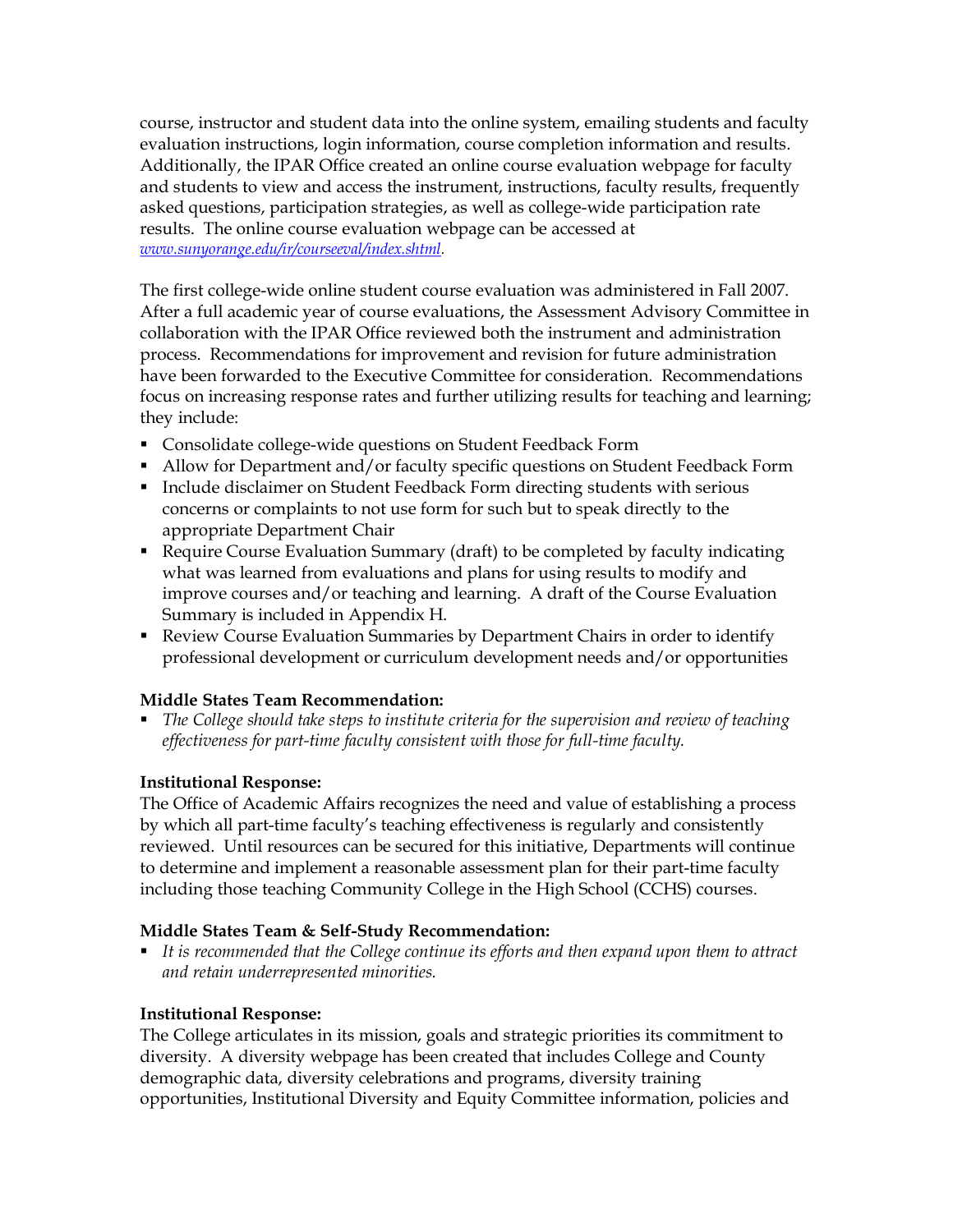procedures related to discrimination and harassment as well as the affirmative action/equal opportunity statement. The diversity web address is *www.sunyorange.edu/diversity/index.shtml.*

The Human Resources Office is integral to the recruitment and retainment of minority and underrepresented employees. As part of the Institution's Diversity Initiative, Human Resources has been working to increase the diversity of the College's employees by focusing recruitment efforts that utilize media, publications, mailing lists and listserves to target specific population groups. Human Resources informs each search committee about the College's diversity initiative to further increase awareness. Additionally, HR provides on-going staff development and training on diversity-related topics. Over the last three years, nearly 15% of the College's total employees are minority. Of new employees hired over three years, 22% are minority.

To ensure that the College's commitment to diversity is realized, the Institutional Diversity and Equity Committee was formed. The Committee "reviews and updates Affirmative Action Plans, policies and procedures, recommends to the President the creation of new policies and procedures or the amendment of existing ones, anticipates issues pertinent to institutional diversity or equity, serves as a forum to discuss and act upon such issues and participates in the development and implementation of strategies and activities to achieve the goals of the Committee." The strategies outlined in the diversity initiative are implemented through the collaboration of the College's academic and administrative areas and include, increases in recruitment efforts to specific target populations, publication of College information and/or job postings in diverse media outlets, creation of a diversity webpage and provision of staff development and diversity training opportunities.

The Academic Affairs Office created a Global Initiatives program by which academic departments collaborate and infuse a global perspective into their curricula. The first Global Initiative in 2007-2008 was a year-long educational focus on Latin American culture, heritage, geography, art, music and language. The initiative provided an opportunity for the entire college community to collaborate, learn and outreach to the Latino community. Information about the initiative and activities can be viewed at *www.sunyorange.edu/gi/gi2007.shtml.*

#### **Middle States Team Recommendation:**

ß *It is further recommended that the current Faculty Handbook, which is currently dated 1988, should be updated.*

#### **Institutional Response:**

The ad hoc Faculty Handbook Committee was formed and charged with updating the Faculty Handbook. It was completed and approved by the Board of Trustees in Fall 2004. The Handbook is available to all faculty online at *www.sunyorange.edu/academic\_af airs/docs/FacHBFinal.pdf.* The Academic Affairs Office updates the Handbook as necessary with the support of the Human Resources Office.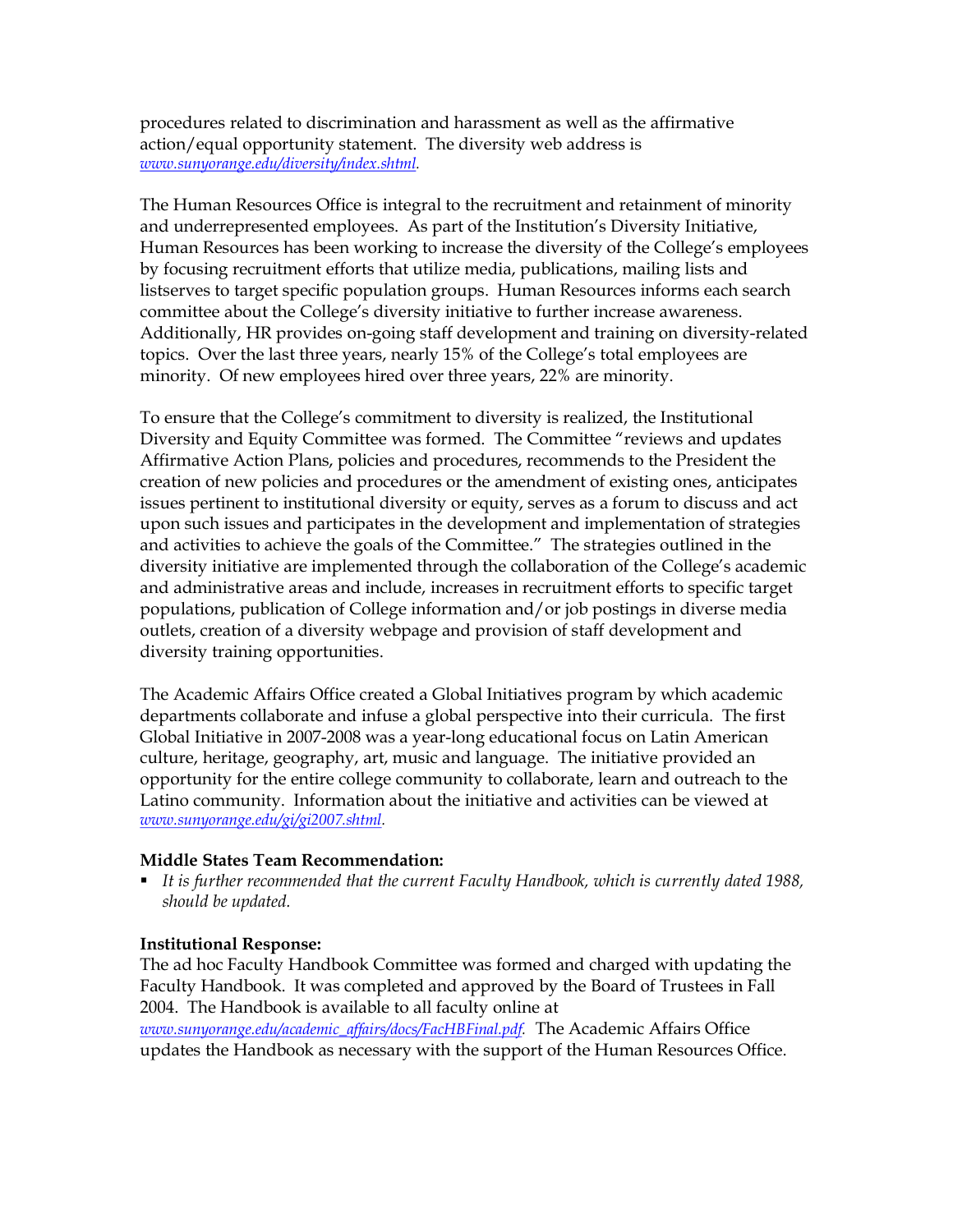#### **Standard 11: Educational Offerings**

#### **Middle States Team & Self-Study Recommendation:**

- ß *Program and course goals should be stated in terms of student learning outcomes.*
- ß *It is recommended that the College develop a comprehensive assessment program which links the assessment of student learning and program outcomes relative to program and college goals and objectives.*

#### **Institutional Response:**

As stated in the Monitoring Report submitted in Spring 2006, every academic program has reviewed and revised the student learning outcomes for courses and programs to ensure relevancy, measurability and achievability. Additionally, the student learning outcomes for courses and programs have been aligned and mapped to the goals of the College and the Academic Master Plan. The learning outcomes are articulated on all syllabi as well as in the College Catalog.

Every academic program is scheduled to conduct a comprehensive program review every 57 years. The program review schedule for each academic division can be viewed in Appendix I. During this review, programs are expected to assess their student learning outcomes and ensure the alignment of course and program goals with College goals. The assessment activities, findings and use of results are documented in the annual Academic Master Plan Progress Reports. The Progress Reports can be accessed at *www.sunyorange.edu/academic\_af airs/annualreports.shtml.*

Additionally, the assessment of student learning outcomes in General Education follows a three year cycle by which each of the knowledge, skill and competency areas are assessed once every three years. As outlined on the webpage *www.sunyorange.edu/assessmentgea/index.shtml*, the steps to conducting the assessment include reviewing and revising previous assessment plans, conducting the assessment and "closing the loop" by disseminating results and developing improvement initiatives. The General Education assessment schedule is included in Appendix J and online at *www.sunyorange.edu/assessmentgea/schedule.shtml*.

Chapter 5 of this Periodic Review Report further highlights the College's assessment of student learning outcomes.

#### **Middle States Recommendation:**

ß *The development of a comprehensive assessment process will expand the annual "assessment reports' that the LRC Director submits to the VPAA into an outcomes based assessment of the LRC service program.*

#### **Institutional Response:**

The Library recognizes the need to conduct outcomes based assessment of Library services. To meet this need, the Library Director developed and administers service surveys to collect feedback about the Library's programs and services in order to make improvements.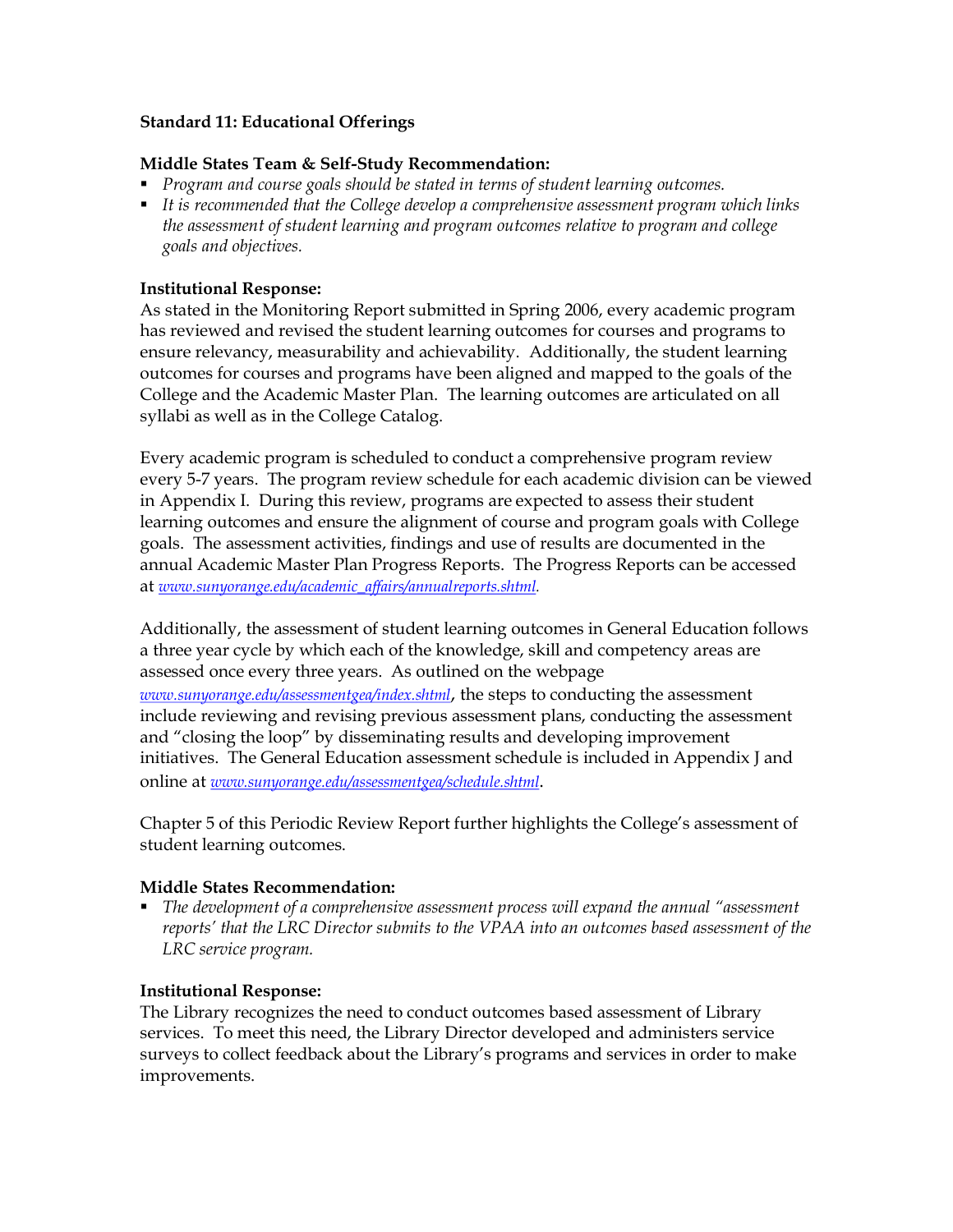An initiative facilitated by the Library Director to improve and expand Library services and programming was the creation of the Information Commons. An ad hoc Information Commons Committee was formed in Spring 2006 to provide input on program planning, policies and services. Since the creation of the Commons, the Library Director continually conducts assessments to determine effectiveness and identify improvement areas. The Library submits an annual Progress Report on the Academic Master Plan themes to the Vice President for Academic Affairs. The progress report documents the Library's accomplishments, assessment activities and identifies future action steps.

## **Middle States Team & Self-Study Recommendation:**

- ß *Extend the collaboration between librarians and faculty to all academic departments to foster information literacy skills across the curriculum.*
- ß *Accelerating the development of rubrics and outcome measures for information literacy for the assessment of general education will enable the College to rationally evaluate existing programs and add new programs.*

## **Institutional Response:**

The Library is committed to collaborating with all academic departments and consistently outreaches to extend services, resources and programs to every College department. The Library offers all faculty library instruction sessions for their courses with a large component of the sessions focusing on information management. With the English Department accounting for nearly eighty-six percent (86%) of the library instruction sessions conducted, the Library recognizes the need for more departments to participate in information management sessions. Consequently, the Library, Institutional Planning, Assessment and Research and the Assessment Advisory Committee have collaborated to develop and implement, across the curriculum, the General Education Information Management assessment in Spring 2009.

The assessment of Information Management will determine to what extent students will:

- Perform the basic operations of personal computer use
- **IDED** Understand and use basic research techniques
- Locate, evaluate and synthesize information from a variety of sources

The Spring 2009 General Education Assessment of Information Management is the first time the College is administering a college-wide embedded assessment. Faculty from each academic department are participating and utilizing an information management rubric developed in partnership with the Library, faculty, IPAR Office and the Assessment Advisory Committee and follows the Association of College and Research Libraries (ACRL) Standards. The Information Management Rubric is included in Appendix K.

The assessment will identify where students fall in the spectrum of information management competencies, the extent to which the learning outcomes are being demonstrated across the curriculum and what additional training and support students need. Results of the assessment will be used to further support the implementation of writing, critical thinking and information management skills across the curriculum. The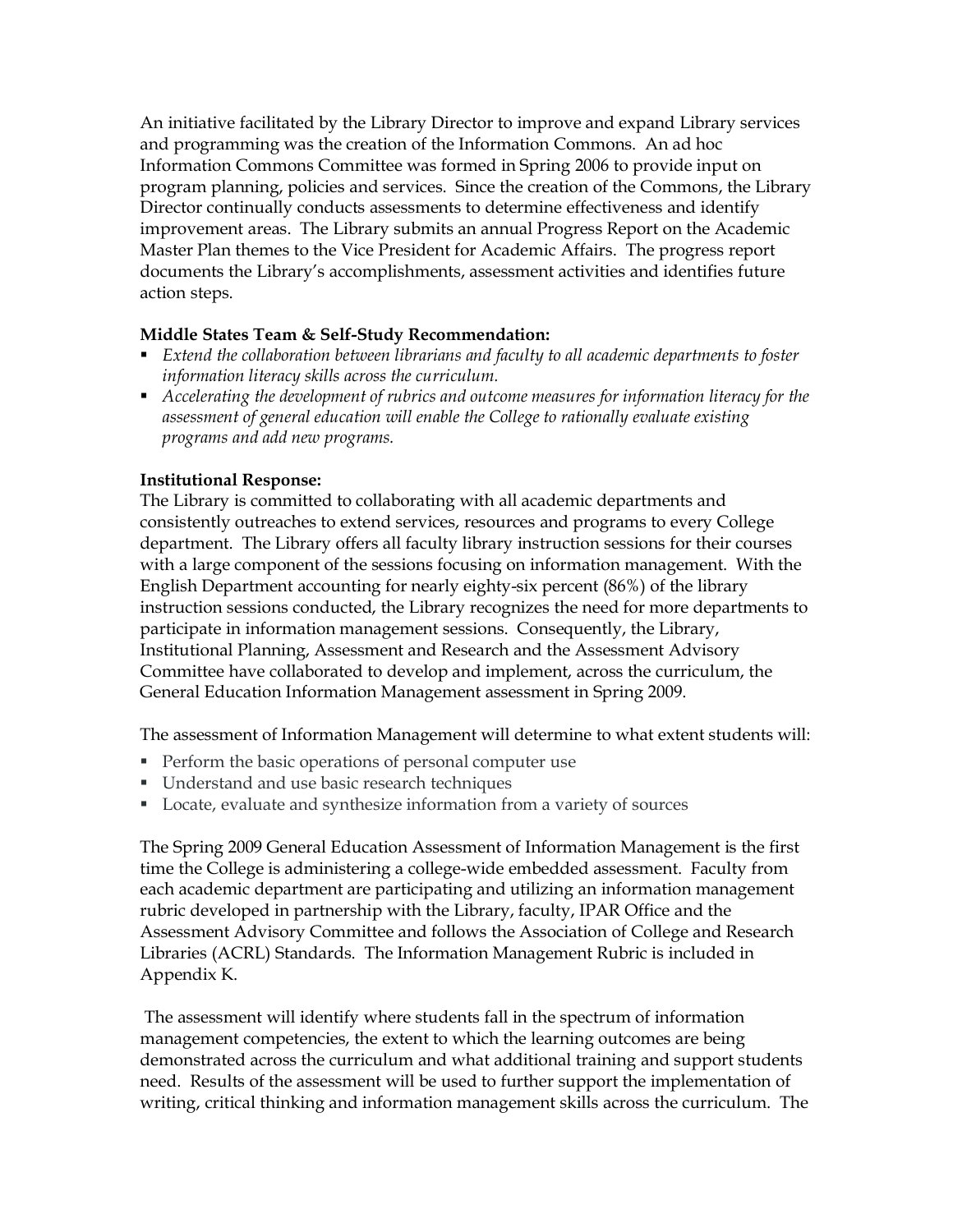assessment findings will also assist the Library in their continued outreach to departments not currently utilizing the Library's resources. The final report will be completed by September 2009.

#### **Standard 12: General Education**

#### **Middle States Team Recommendation:**

ß *Departments must provide evidence of how assessment results are used to improve teaching and learning. This includes devised learning strategies to address student learning deficiencies and incorporating those into courses. These should then be reassessed to determine if the course improvements were effective.*

#### **Institutional Response:**

Academic departments consistently utilize assessment findings to improve courses and programs and enhance teaching and learning methods. Evidence of such is documented in Department meeting minutes, the annual Progress Reports submitted to the VPAA at the conclusion of the academic year as well as in final assessment reports submitted to SUNY System.

As part of the SUNY Assessment Initiative, Summary Reports for the assessment of student learning outcomes in General Education are to be completed and submitted to SUNY for each knowledge, skill and competency area. The report asks for a description of how assessment findings will be utilized and the improvements that have been made as a result of the previous learning outcomes assessment. Appendix L is an example of the form; it can also be accessed online at

*www.sunyorange.edu/assessmentgea/docs/GESUMREPORTTemplate.doc.*

The assessment of student learning outcomes in General Education includes reviewing and revising the assessment plan, implementing the assessment methods, disseminating the results and utilizing the analyzed findings for improvement initiatives. In March 2008, the College was required to submit to the General Education Assessment Review (GEAR) Group a General Education Triennial Report highlighting the "closing the loop" activities from previous assessment cycles. Appendix M is the chart included in SUNY Orange's Triennial Report of "closing the loop" activities for each General Education area.

The Assessment Advisory Committee and the IPAR Office are working to create a consistent process by which the utilization of results and improvement initiatives are documented and disseminated.

#### **Standard 13: Related Educational Activities**

#### **Middle States Team & Self-Study Recommendation:**

ß *Appropriate resources should be made available to assist the Developmental Education Program in tracking the progress of students and assessing their success after completion of*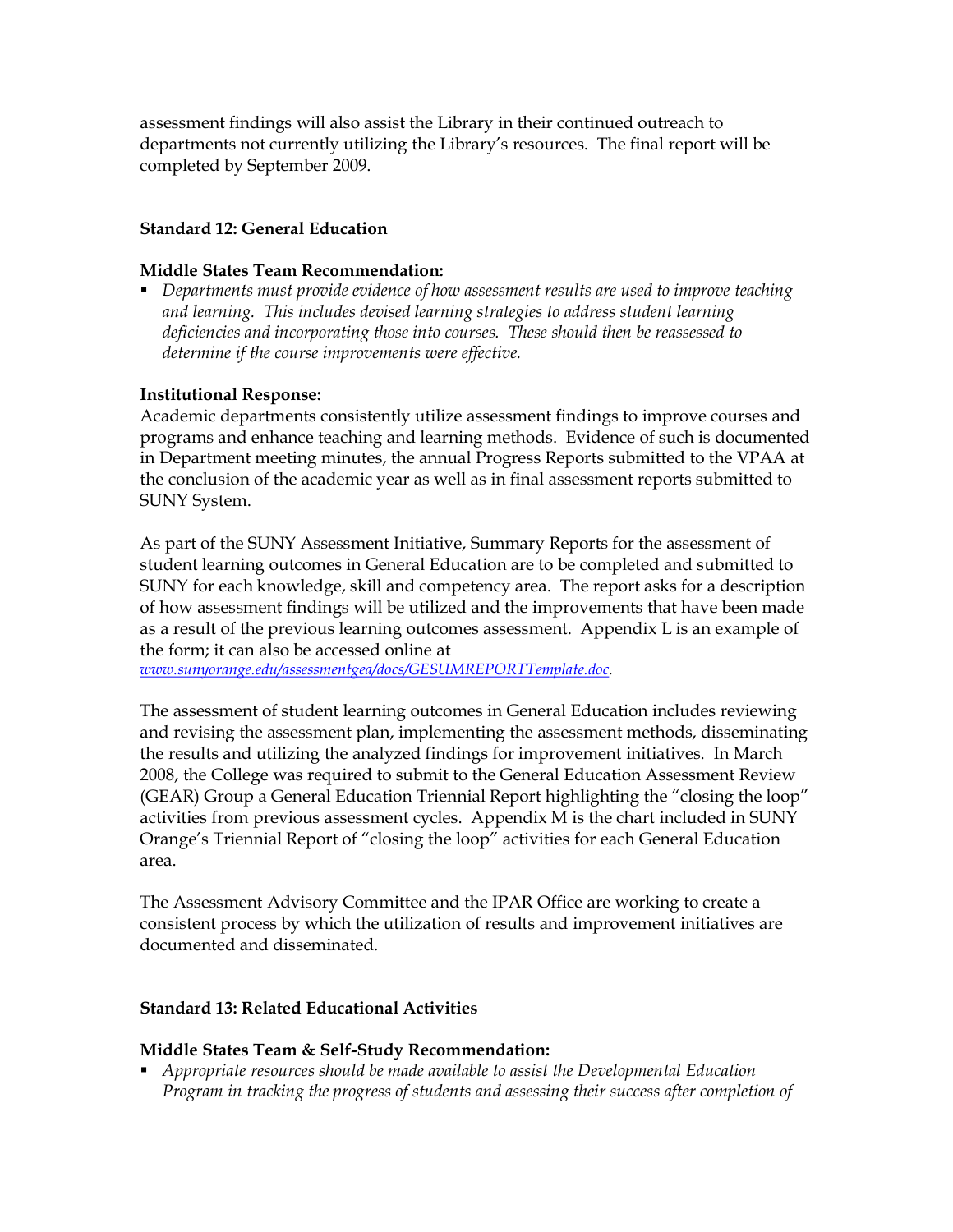*developmental courses. Adequate software and qualified and sufficient staffing to effectively and efficiently utilize it should be available to gather important data about the progress of students.*

## **Institutional Response:**

As part of the Developmental Review Board process, the Coordinator of Learning Assistance Services runs reports to identify students who have completed their required developmental education courses and are in good academic standing as well as those students who are leaving the program on probation. Each semester, a report is run that includes information on students' grades, GPA, enrollment status, and academic standing.

The conversion to Banner provides the College with the system, database and reporting tool to collect data and create developmental education reports to be utilized by the Coordinator of Learning Assistance Services, the English and Mathematics Department, the AVP for Enrollment Management, Advising and Counseling as well as the Developmental Education Oversight Team. Reports being written include data elements such as placement test scores, academic standing of developmental students, GPA, course progression, etc. The goal of the Report Writing Task Force is to finalize the set up in Banner to have the ability to track students' developmental placement and progress.

## **Standard 14: Assessment of Student Learning**

# **Middle States Team & Self-Study Recommendation:**

ß *Establish a position dedicated to assessment to oversee, coordinate and provide assistance and training for all assessment activities undertaken at institution*

# **Institutional Response:**

As described in the Monitoring Report, in 2005 the College hired an Assessment Coordinator. The position has since been changed to Institutional Planning, Assessment and Research Officer; see Chapter 5 for more details about the reorganization, role of the Office and responsibilities of the position.

## **Middle States Team & Self-Study Recommendation:**

ß *Articulate expectations of student learning at the institutional level. These may take the form of collegewide competencies expected of all graduates and certificate holders, or these may reinforce the general education expectations present in all certificates, degrees and programs*

## **Institutional Response:**

The College articulates that all graduates of an AA or AS program transferring to a SUNY institution must fulfill seven of the ten General Education knowledge and skill areas. Academic Affairs, recognizing the value of critical thinking, written communication and information management skills for all students, will establish institutional student learning outcomes in these competency areas. The Academic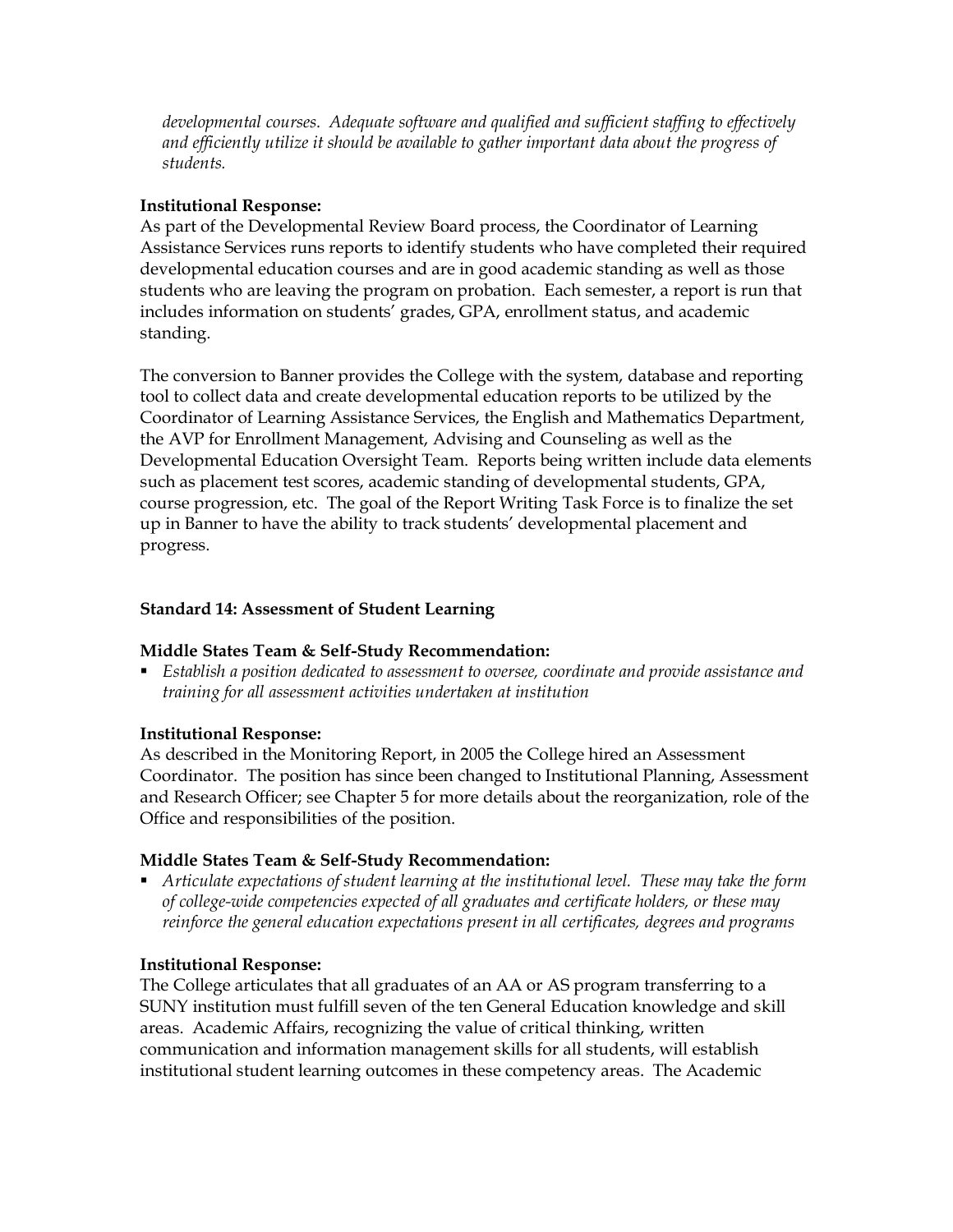Master Plan will describe how the learning outcomes below will be delivered across the curriculum.

## *Critical Thinking*

- **IDENTIFY, analyze and evaluate arguments as they occur in their own or others' work**
- Develop well-reasoned arguments

## *Written Communication*

- Produce coherent texts within common college-level written forms
- Demonstrate the ability to revise and improve such texts
- Research a topic, develop an argument and organize supporting details

## *Information Management*

- Perform the basic operations of personal computer use
- **IDED** Understand and use basic research techniques
- **•** Locate, evaluate and synthesize information from a variety of sources

All students will be expected to gain skills in thinking, writing and managing information whether they are enrolled in transfer or occupational programs, non-credit courses or personal enrichment classes.

The College anticipates that an institutional student learning outcome will be developed to support the strategic priority of sustainability. Academic Affairs, Student Services and the Sustainability Committee will collaborate to identify the knowledge, skills, abilities and attitudes that students are expected to develop as a result of their overall experiences with issues of sustainability in courses, programs, services and operations.

As a result of the review and revision of the mission and values of the Student Services area, institutional student learning outcomes will be articulated within the Enrollment Management Plan.

# **Middle States Team & Self-Study Recommendation:**

- ß *Establish a means to communicate results of student learning assessments to students and the campus community to aid in decision-making*
- ß *Establish protocols that specify how learning assessment results and course modifications are to be completed and communicated after assessment data are obtained.*

## **Institutional Response:**

The College successfully implements the SUNY Assessment Initiative by which the student learning outcomes in General Education and in the major are regularly assessed. As part of this assessment requirement, departments are to document their assessment findings and describe how previous assessment results were utilized for improvement initiatives. This information is directly shared through reports, discussions and presentations with department faculty, the VPAA, AVPs, IPAR Office, the program's Advisory Board, Assessment Advisory Committee and with the College at large within the Annual Progress Report.

The IPAR Office and Assessment Advisory Committee have been working to establish a more formal process by which plans, methods, results and utilization of findings are widely disseminated and documented. The College's assessment webpage,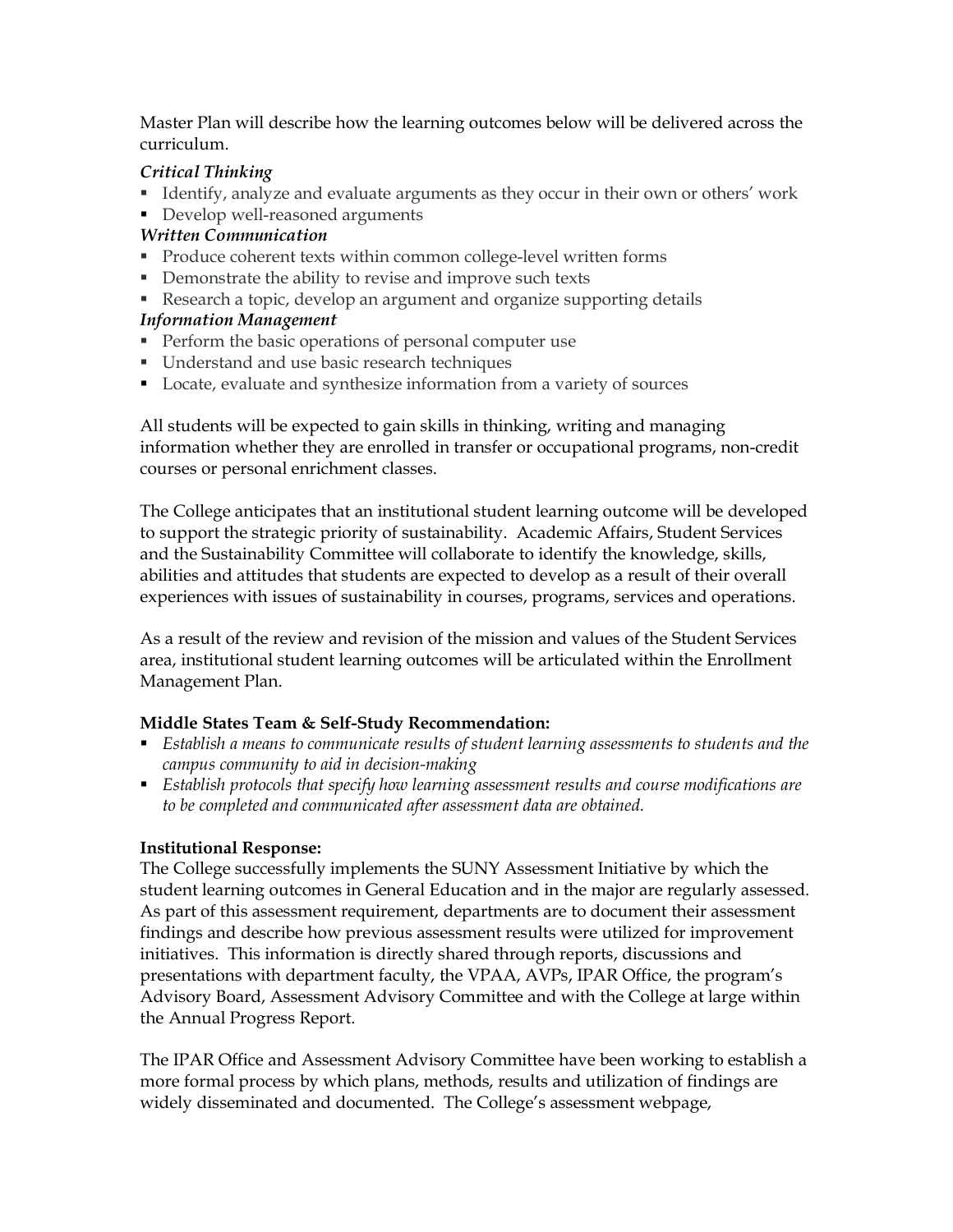*www.sunyorange.edu/assessment/*, contains recent assessment plans and results of the General Education areas. The Committee recommends that the assessment activities of academic departments and administrative units be available on the webpage.

The IPAR Office with support from the Assessment Advisory Committee has drafted two assessment documents to establish a more formal assessment process and support assessment initiatives, *Guidelines for Assessment Planning and Reporting* and *Tools and Techniques for Program Improvement*. The programs scheduled for assessment in AY 2009 2010 will "pilot" the procedures outlined in the Guide. A draft of both documents can be viewed online, Guidelines for Assessment Planning and Reporting, *www.sunyorange.edu/assessmentapa/guidelines.shtml* and Tools and Techniques for Program Improvement, *www.sunyorange.edu/assessmentapa/tools.shtml*. The documents address many of the recommendations made by the Self-Study Committee including, steps to writing "SMART" student learning outcomes, developing realistic, continuous and measurable assessment plans, selecting valid and reliable assessment methods, strategies to utilize assessment findings and steps to developing an improvement plan.

## **Middle States Team Recommendation:**

ß *Document that student learning assessment results are used to improve teaching and learning*

## **Institutional Response:**

Assessment of the student learning outcomes in General Education and in the major is conducted, primarily to obtain information to use for improving teaching and learning. The documentation of how assessment results are used to improve teaching and learning is done externally and internally.

- As part of the SUNY Assessment Initiative, utilization of results is described in Summary Reports
- Internally, improvements made to teaching and learning are documented in annual Progress Reports submitted to Vice President for Academic Affairs
- **Programs maintaining accreditation with national agencies have detailed** documentation of utilization of assessment findings
- **Summary of teaching and learning improvement initiatives is captured in General** Education Triennial Report submitted to SUNY (Appendix M).

As previously stated, the College is planning a more standardized process by which assessment results are disseminated and documented, including the utilization of findings for improved teaching and learning.

## **Self-Study Recommendation:**

ß *Establish collaboration between the Office of Institutional Research and individual departments on data analysis and departmental survey construction*

## **Institutional Response:**

The conversion to Banner, implementation of the Operational Data Store (ODS) and utilization of Discoverer allows the College to extract data and create reports. The Report Writing Task Force which is comprised of the Registrar, AVP for Enrollment Management, IPAR Office and ITS technical assistants, has prioritized data needs and is